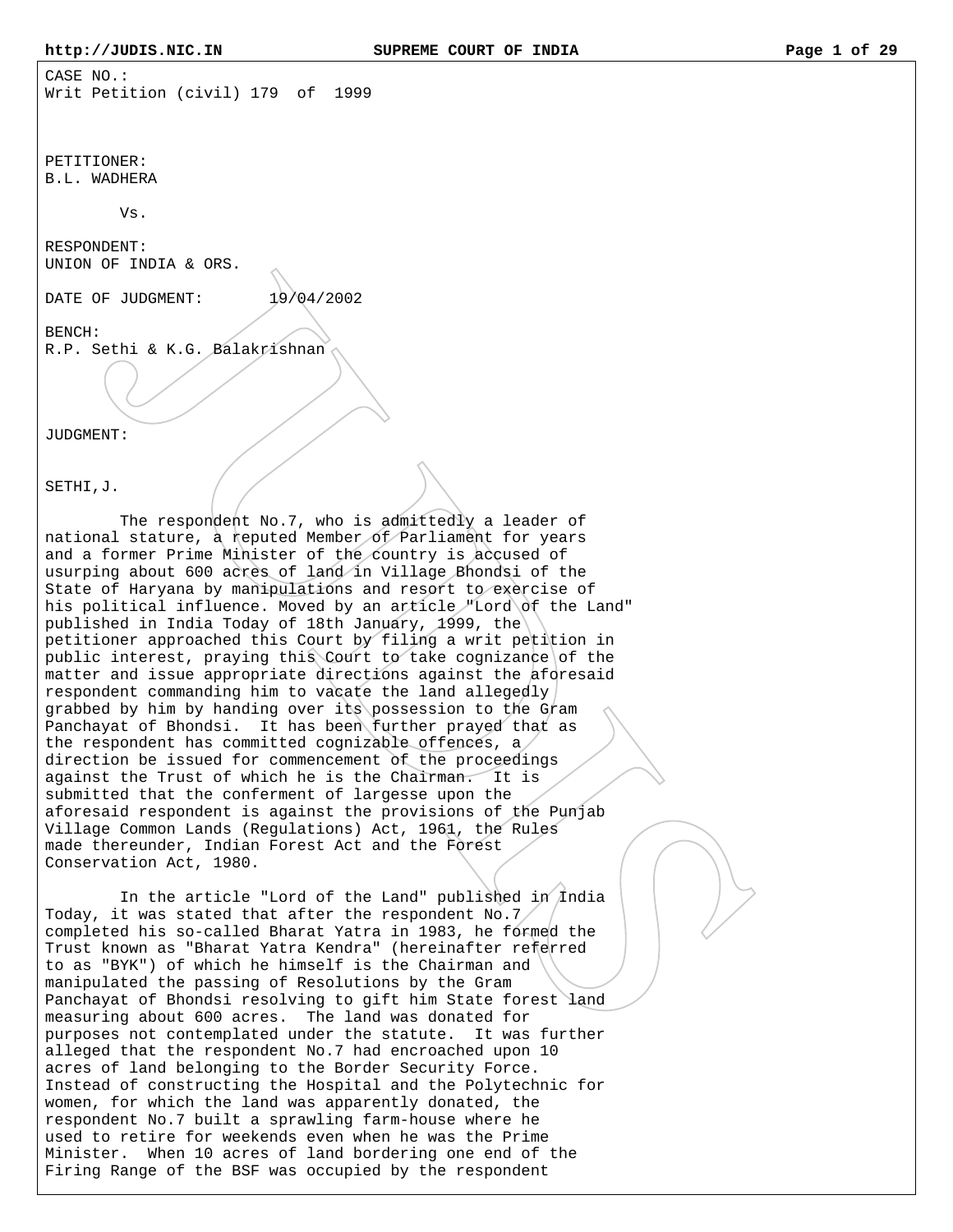No.7, complaints are alleged to have been despatched vide letter dated 9.4.1990 and matter brought to the notice of the Gurgaon District Commissioner on 20.11.1990. No action was taken. 500 acres of land which was apparently given to BYK for greening of Aravallis was fenced by the respondent No.7 as if it was a private property. The conditions incorporated in the Resolution of the Gram Panchaya, the order of approval by the Government and the terms of the Gift Deeds were alleged to have been violated. The article concluded with the observations, "It seems that Bhondsi will never get back its 600 acres. The Haryana Government doesn't seem perturbed. The Union Government too hasn't responded despite repeated letters from the BSF. Perhaps that's why Chandra Shekhar too is not bothered. He wasn't then and he isn't now".

 Based upon information, as disclosed in the article published in India Today, the petitioner moved this Court alleging that Bhondsi Gram Panchayat, by a Resolution, gifted 33 acres of Gram Panchayat land to respondent No.7 for construction of a Hospital which was endorsed by the Haryana Government on 22nd March, 1984. At that time Shri Chander Shekhar was a Member of Parliament. Another 19 acres of land was donated by the said Gram Panchayat to the respondent No.  $\frac{1}{\pi}$  in the year 1990 by its Resolution No.55 which was endorsed by Haryana Government on 28th June, 1990. After Shri Chander Shekhar became the Prime Minister of India on 10th November, 1990, the Gram Panchayat passed another Resolution within 24 hours of his becoming the Prime Minister gifting another 16 acres of Gram Panchayat land to respondent No.7. The stated purpose of for which the land stood donated was for building Hospital and a Polytechnic for women. Instead of Hospital and Polytechnic, the respondent No.7 is alleged to have constructed a sprawling farm-house where 35 cows yielding 83 litres of milk everyday are kept. A multi-storeyed Conference Complex, a guest house and a temple are stated to have been built on the said land. Allegations regarding encroachment of the BSF land, as mentioned in the article published in India Today, were repeated. As neither the Central Government, nor the State Government had taken any action, the petitioner moved this Court. It is alleged that the value of the land, under the occupation of the respondent No.7, is about 12 crores. 500 acres of  $\Lambda$ and, which was given to the Trust for greening of Aravalli Hills, is stated to have been occupied by respondent No.7 by fencing it from all sides.

In the counter affidavit filed on behalf of respondents  $1$ and 2, it is submitted that land measuring 40.6 acres was acquired by BSF at Bhondsi, District Gurgaon, Haryana during 1969 and years thereafter. Subsequently 25th Batallion was assigned the responsibility of imparting basic training to 500 recruits per year. To ensure proper training to the recruits it was felt necessary to have proper training area and also a full-fledged classification firing range as per laid down specifications. BSF established training centre and users trial centre at Bhondsi, where new instruments/ weapons/electronic gadgetry are tested before introducing in various forces. By virtue of these assignments, the BSF centre at Bhondsi is treated a very sensitive establishment. In view of the importance of the BSF centre, the land measuring 158 acres 2 kanals and 8 marlas was acquired in November, 1990, in addition to 40.6 acres of land from the State of Haryana. BYK, Bhondsi, respondent No.7 was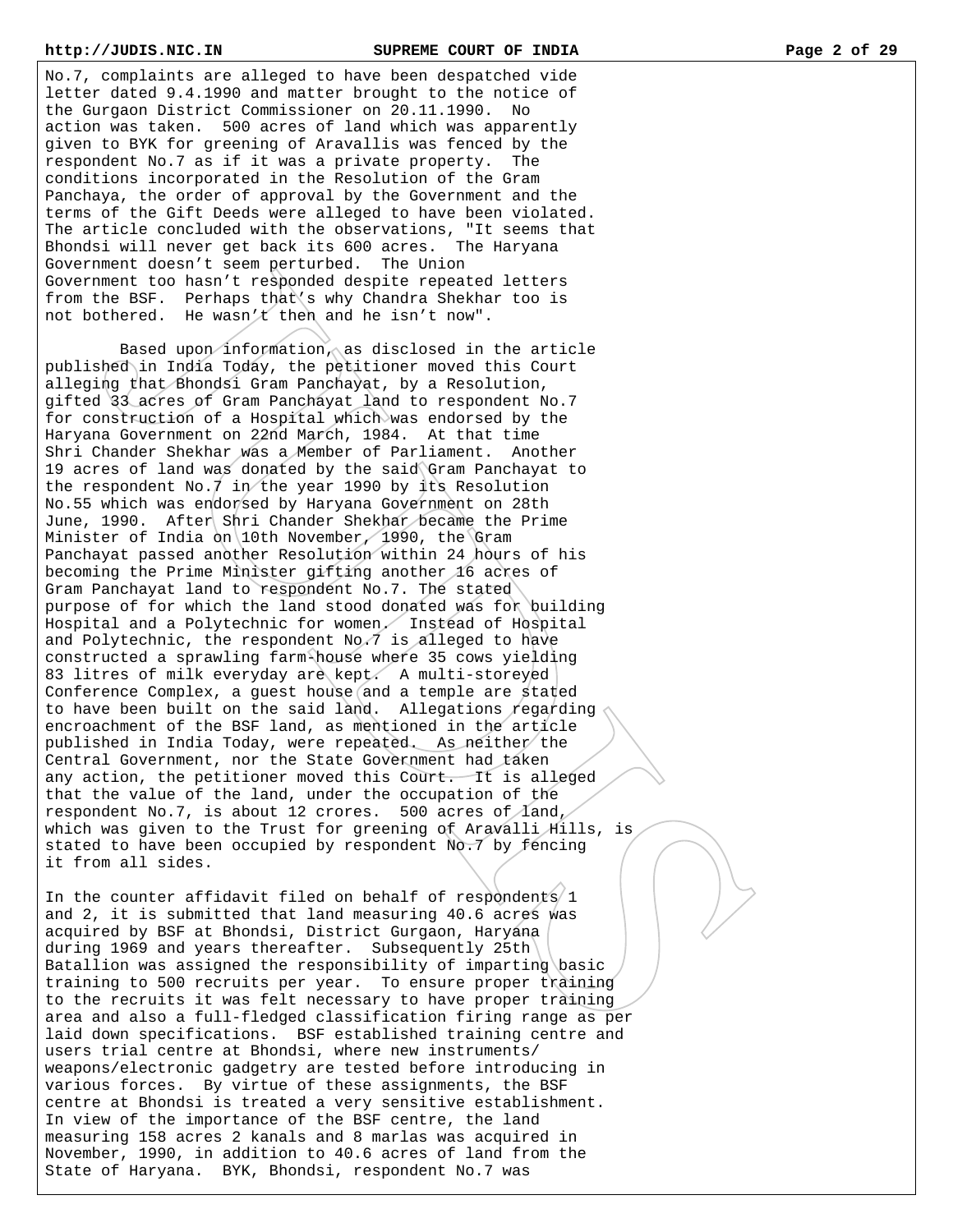stated to have made encroachments in BSF Land measuring 8 acres, 3 kanals and 7 marlas and constructed a wall at the western side in the month of March/April, 1991. Matter was reported to the Deputy Commissioner, Gurgaon time and again but no action was taken till 15.2.2000. 25th Batallion of BSF again approached Deputy Commissioner, Gurgaon on 15.2.2000 who directed the revenue authorities to demarcate the encroached land. Revenue authorities measured the encroached land and identified the same. The BSF officials took over the possession of that land on the said date. It may be noticed that the land of the BSF which was encroached upon by the respondent No.7 was vacated only after the filing of this writ petition and the issuance of notice by this Court on 13.8.1999.

In their counter affidavits respondents 3 and 4, filed on 5.4.2000, the State of Haryana and Deputy Commissioner, Gurgaon, Haryana, have stated that vide Resolution No.55 dated 23.10.1983 land measuring 33 acres 7 kanals and 6 marlas was proposed to be gifted by the Gram Panchayat, Bhondsi to respondent No.7 whereupon the State Government accorded its approval vide its order dated 3.3.1984. As per Condition No.1 laid down by State Government in its order, the respondent  $N$ o.7 was to construct a civil dispensary building consisting of 3 rooms with verandah. Vide another Resolution No.55 dated 8.12.1989 the Gram Panchayat proposed to gift 18 acres 7 kanals and 9 marlas of its land to respondent No.7 which was also approved by the State Government vide its order dated 26th June, 1990. This land was gifted by the Gram Panchayat for construction/ establishing Polytechnic for women. Thereafter the Gram Panchayat vide its Resolution No.53 dated 8.11.1990, allowed respondent No.7 to plant trees on its land measuring 500 acres on certain terms and conditions without conferring any right upon the Trust. Vide Resolution No.57 dated 11.12.1990, the Gram Panchayat again proposed to give 16 acres  $7$  (kanas and 9 marlas of its land to respondent No.7 for extension of Polytechnic but the State Government not agreeing, did not approve the above mentioned Resolution. According to respondent Nos.3 and 4 land measuring 52 acres 6 kanas and 15 marlas of the Gram Panchayat has been gifted to respondent No.7. It is submitted that upon demarcation of Border Security Force land, the respondent No.7 was found to be in possession of the BSF land measuring 8 acres 3 kanals and 7 marlas, the possession of which was delivered to BSF on 16.2.2000. It is claimed that condition for construction of building consisting of three rooms has been fulfilled by respondent No.1 as it has constructed a dispensary in village Bhondsi though not in the land gifted to it for the aforesaid purposes. The Gram Panchayat Resolution No.57 dated 11.12.199 resolving to gift 16 acres 7 kanals and 8 marlas of land to respondent No.7 was never approved. So far as condition of establishing/constructing a Polytechnic for women in lieu of land proposed to be gifted by the Gram Panchayat vide its Resolution No.55 dated 8.12.1989 is concerned, the respondent No.7 is stated to have informed the respondents 3 and 4 that a women Polytechnic under the name and style of "Stree Niketan" has already been established in the year 1992 and the same is providing employment oriented training to women from rural areas as well as the weaker sections of the society in the field of weaving, pottery, embroidery, food processing, etc. It is admitted that the current rate of the land gifted to respondent No.7 was about Rs.2 lakhs per acre but, it is submitted that the value of the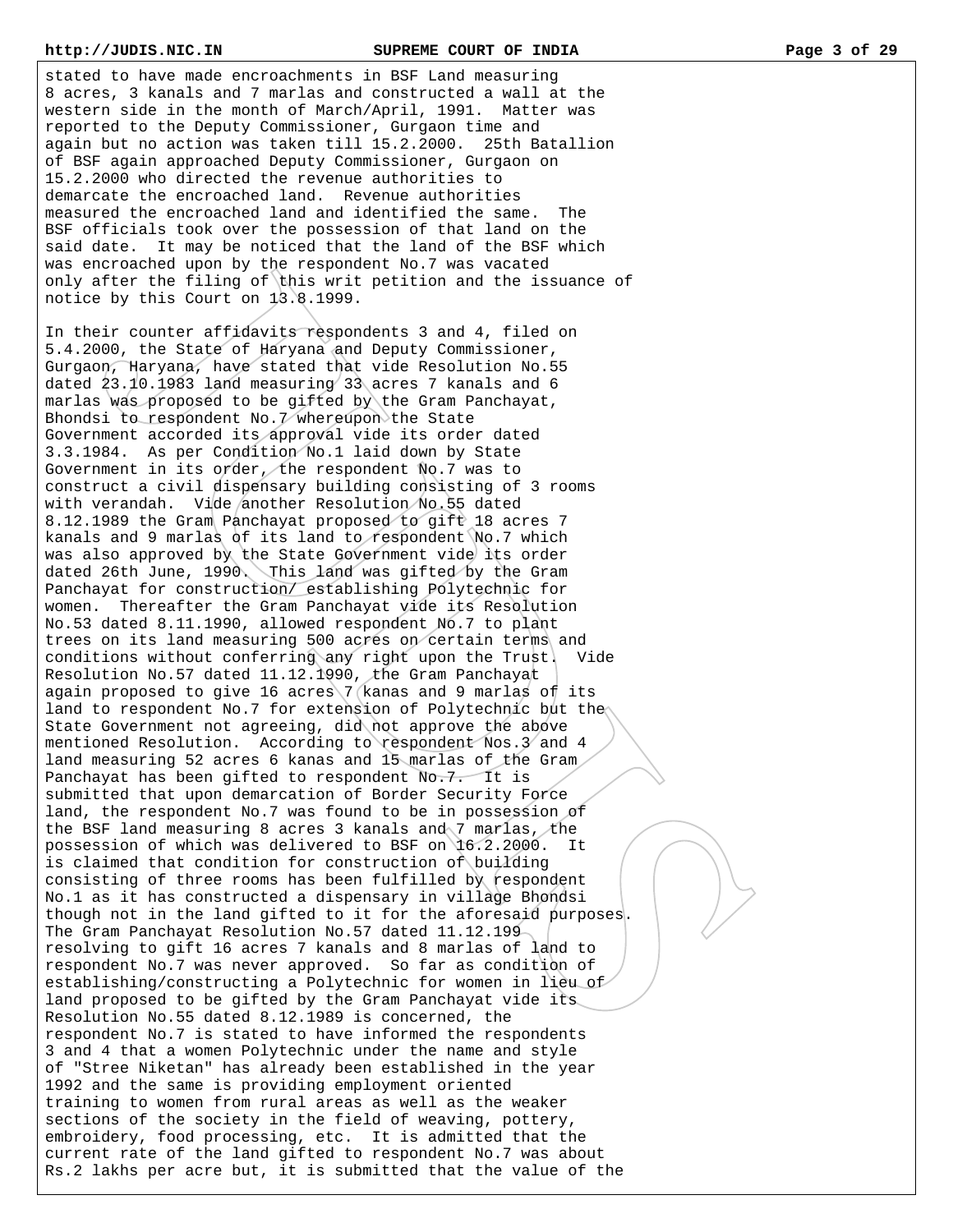land is not 12 crores as alleged by the petitioner.

In the amended counter affidavit filed on 1st May, 2000 on behalf of respondents 3 and 4, it is submitted that the "Stree Niketan", established by the respondent No.7 has not been approved from the Government or affiliated with any recognised University.

In the affidavit filed on behalf of the Gram Panchayat, respondent No.6, it is submitted that vide various resolutions total land measuring 52 acres 6 kanals and 15 marlas has been gifted by the Gram Panchayat to respondent No.7. The condition of construction of dispensary building consisting of three rooms with verandah is stated to have been complied with by the respondent No.7 by construction of building for civil dispensary in the area of Village Bhondsi though not in the land gifted. Resolution No.57 dated 11.12.1980 resolving to gift 16 acres 7 kanalas and 8 marals was never acted upon and the said land continues to be in the ownership of Gram Panchayat. The respondent No.7 is stated to have informed the Gram Panchayat that a women Polytechnic under the name and style of "Stree Niketan" was established in the year 1992 which is providing employment oriented training to women of rural areas as well as from the weaker sections of the society in the field of weaving, pottery, embroidery, food processing, etc. The said "Stree Niketan" has not been approved by the Government or affiliated with any recognised University. The respondent No.7 is claimed to have done an outstanding work on 500 acres of land of the Gram Panchayat by planting trees and making the Aravalli Hills green. The action of the Gram Panchayat is stated to be in accordance with law.

In the affidavit filed on behalf of respondent No.7, Shri Chander Shekhar, the Prsident of Trust, it is submitted that the writ petition is based entirely on the write-up/which was published in the Weekly India Today on January 18, 1999. The petitioner is stated to have no other source of information and has approached the Court without verifying and ascertaining the correctness of the write-up. The allegations made in the petition are stated to be incorrect. The writ petition has been termed to be a "classic illustration of abuse of process in the name of Public Interest Litigation". The petition is stated to have been filed by the petitioner to gain cheap publicity and to settle old scores which ought not to be countenanced. The petition is stated to have been filed out of vengeance and personal vendetta inasmuch as during the enquiry into the conspiracy angle relating to the assassination of late Rajiv Gandhi, the former Prime Minister of India by commonly known as the Jain Commission, the petitioner while recording of evidence had himself cross-examined the deponent and was agitated due to the replies. He personally preferred an application before the Jain Commission for certain reliefs. The petitioner is accused of not prosecuting bonafide litigation but in the name of public interest litigation was persecuting the deponent to settle his old scores. It is submitted that the petitioner be dealt with severely for having misused and abused the process of law by instituting the present writ petition. The writ petition is also not maintainable as alternative and efficacious remedy is allegedly available to the petitioner under the Gram Panchayat Rules, particularly Rule 34 which empowers the Deputy Commissioner or Sub-Divisional Officer to suspend the action of the Gram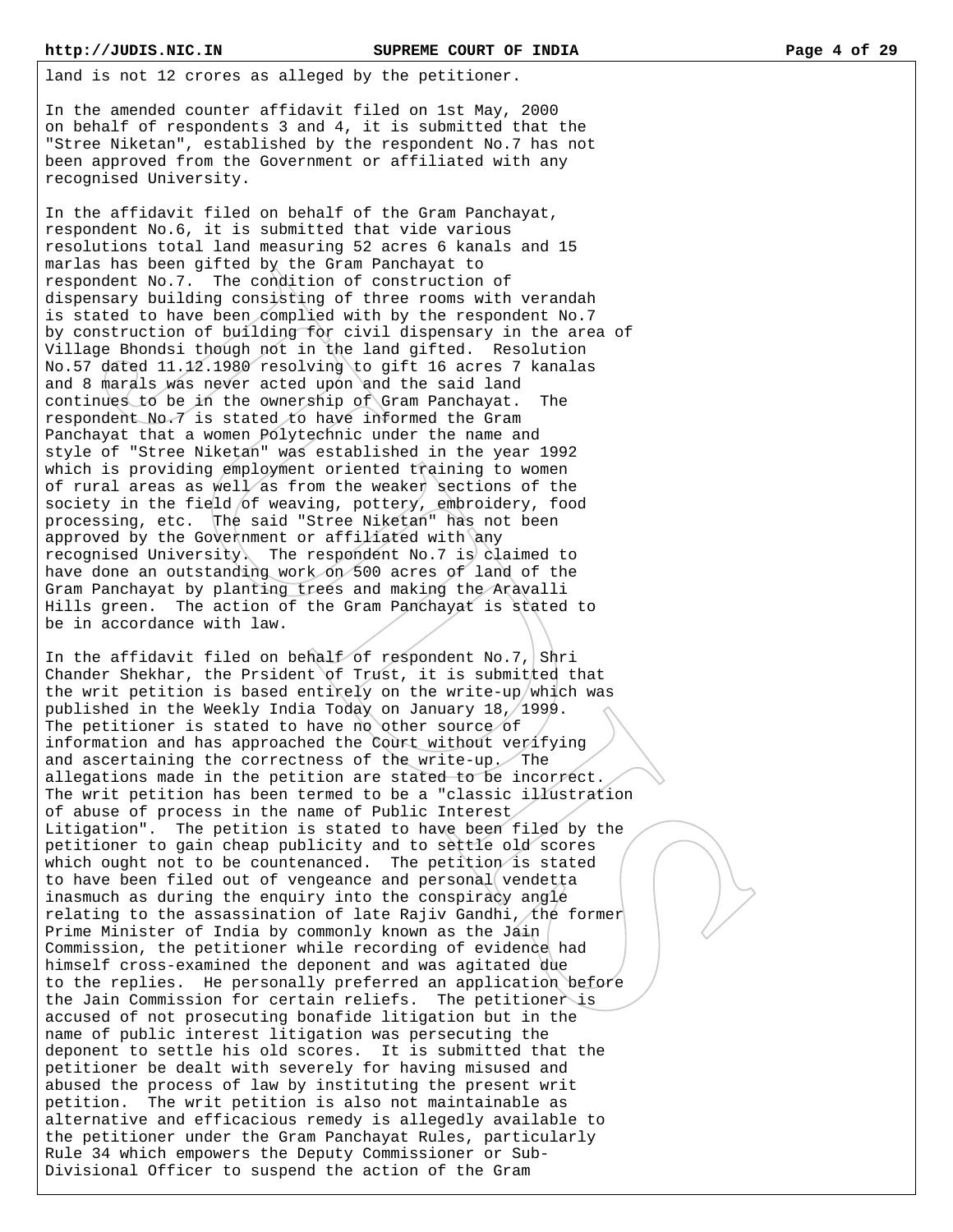Panchayat. None of the villagers who are stated to be the beneficiaries of the programmes undertaken by the Trust have any grievance with regard to donation of the land by the Gram Panchayat in favour of respondent No.7. The Government was satisfied before according the approval for making the gift of the land by the Gram Panchayat. The Trust is stated to have been established on 23rd September, 1983 with the Registrar of Delhi as a Public Charitable Trust vide Registration No.3428, Block No.4, Volume No.1101. The Trust is claimed to have been formed by respectable persons of the society solely with a view to interact with the masses for ameliorating the living conditions of the down trodden persons and to profess that every man has a right to grow in the society free from hunger, want of shelter, medicine, education and other basic needs of life irrespective of caste, creed, sex and religion. The Trust was established after the conclusion of the Pad Yatra undertaken by the deponent to cover a distance of 4260 kilomerters on foot from Kanyakumari to Rajghat. Inspired by the programmes and objectives of the Trust, the members of the Gram Panchayat of Village Bhondsi met the deponent and urged him to undertake the development programmes in their area. The Gram Panchayat undertook to extend all possible help to the Trust in achieving its aims and objectives. Consequent to the discussions, the Gram Panchayat vide Resolution No.55 dated 22.10.1983, pursuant to an application by the Trust, resolved to gift 33 acres, 7 kanals and 6 marlas of land to the Trust free of cost under Section 13 of the Punjab Common Lands Act, 1964. It was resolved that the sanction be obtained from the Panchayat Department through Block Development and Panchayat Officer and Dy. Commissioner, Gurgaon. The resolution was forwarded to the Government of Haryana for its ratification and approval. It was approved by an order of the Government dated 3rd March, 1984 according the approval for the gift of the land to the Trust subject to the conditions incorporated in the order. One of the conditions was that "the land will be got released from the Forest Department through proper channel". Pursuant to the order of the Government of Haryana, Gram Panchayat executed the gift deed on 30th March, 1984 which was duly registered. Since the land, gifted to the Trust was far away from the village, the Sarpanch of the Gram Panchayat, Bhondsi held discussions with the Trust and urged to construct the civil dispensary building in the Village so that the same would be convenient to the residents of the village, as aforesaid, the gift deed expressly provided that the dispensary should be constructed in the village itself. The value of the land at that time was Rs.5807/- per acre which means that the total value of the land, gifted to the Trust, was only  $Rs.1,92,300/-$ After taking over possession of the land, the Trust started working to fulfil the conditions, mentioned in the order, which approved the gift of the land as well as to achieve the other aims and objectives mentioned in the Trust Deed. The foundation stone of dispensary was laid down on 10.6.1985 and the dispensary was constructed as per specifications contained in the order of the Government. After completion of the building for dispensary, it was inaugurated by Shri Devi Lal, the then Chief Minister of Haryana on 6.8.1989. Thereafter the dispensary was handed over to the Government and the same is now managed by the Haryana Government. The Haryana Government is stated to have issued a cheque in favour of respondent No.7 for a sum of Rs.50,000/- from the Chief Minister's Relief Fund towards

maintenance of the dispensary constructed by the Trust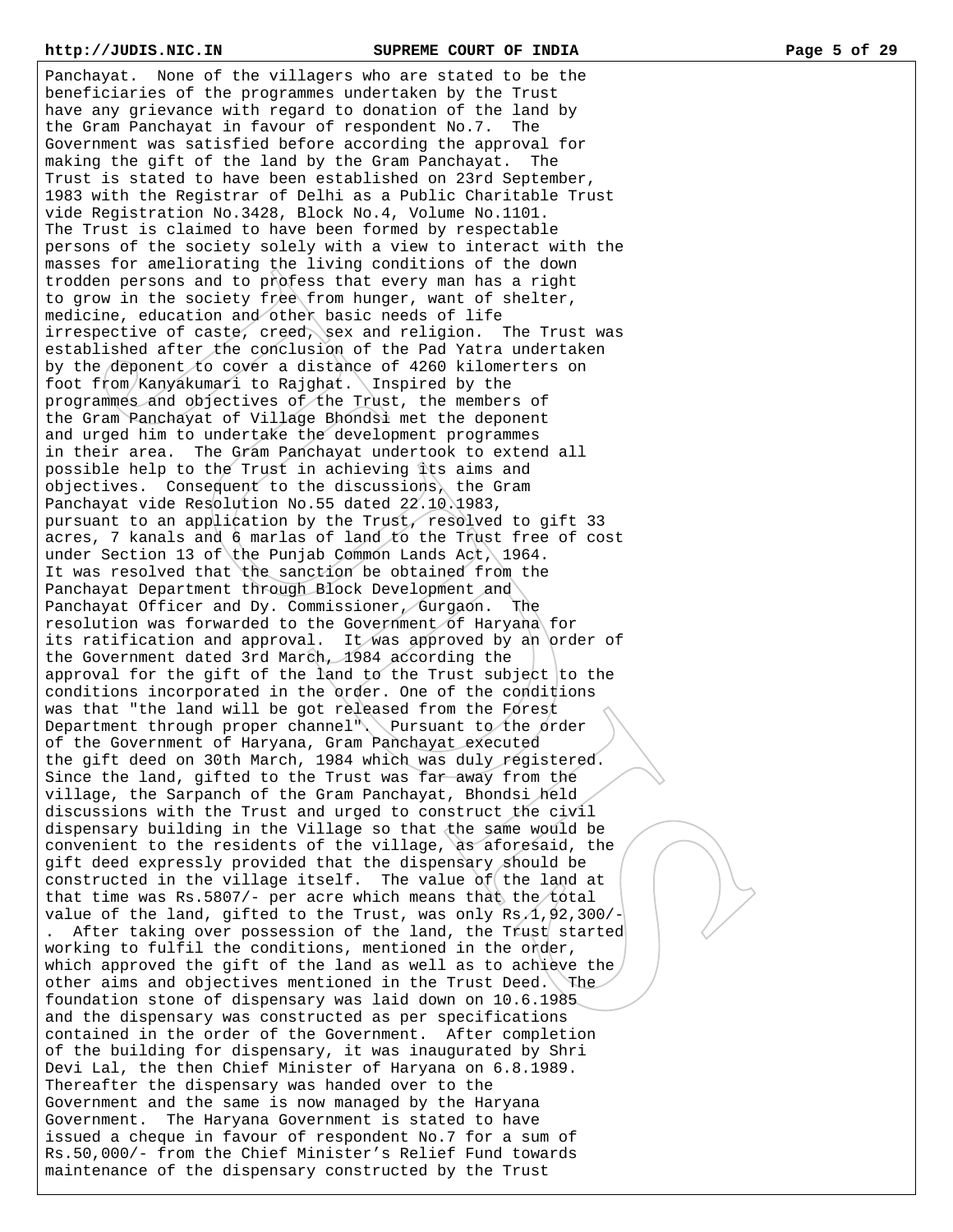which was returned as respondent No.7 was of the view that since the dispensary was to be managed by the Government they were not entitled to retain the amount received from the Government towards the management of the dispensary. The area, at that time, was a ravine land embedded with sand dunes. The rain water was being wasted and used to cause a lot of soil erosion. The Trust is stated to have constructed the earthen dam to collect the rain water, which was not only being wasted but also used to cause floods and play havoc in the village and surrounding areas. The construction of such a dam prevented the floods which earlier used to be the order of the day. The Trust claims to have dug the tubewells in that area and laid a water supply pipeline to supply the drinking water to the nearby village Aklimpur. The Trust also constructed the tank for water in the said village. The Trust undertook afforestation programmes and planted the trees, nearby villages were also supplied with saplings free of cost and were taught about the inherent dangers of destruction of forests. The Trust started dairy breeding centre, which helped the villagers in betterment of breeds of cow which resulted in higher production of milk. Women Polytechnic under the name and style of "Stree Niketan" was started in the year 1992 which provided the employment oriented training to women from rural areas and from the weaker sections of the society in the field of weaving, pottery, embroidery, food processing, etc. The Trust claims to have complied with all the conditions stipulated in the order dated 22.3.1984 approving the gift of land measuring 271 kanals 6 marlas.

 Regarding land measuring 19 acres donated to the Trust in the year 1990 it is submitted that the Gram Panchayat, after being satisfied with the past performance of the Trust and observing that the Trust fulfilled all conditions earlier imposed, resolved to gift the 19 acres of land vide its Resolution dated 8.12.1989. The Government of Haryana accorded its approval on 6th June, 1990 as already noticed. The Trust set up Polytechnic under the name and style/of "Stree Niketan" for the purposes stated in the affidavit. The Trust is claimed to have spent Rs.42.96 lakhs on the building and machinery of "Stree Niketan Polytechnic". The Trust claims to have paid a stipend salary and wages amounting to Rs.2,92,826/-, Rs.4,50,011, Rs.4,77,182/-, Rs.2,07,329/- and Rs.2,12,986/- for the year ending 1993 to 1997 respectively. The Trust received the grant of Rs.20,38,500/- from NABARD during the year ending 31.3.1993, Rs.5,37,750/- during the year ending 31.3.1994 and Rs.3,44,750/- during the year ending 31.3.1995. The Trust also received the donation amounting to Rs.40,100/-, Rs.10,68,266/-, Rs.14,06,648/-, Rs.5,62,868/- during the year ending 31.3.92 to 31.3.95. The 16 acres of land alleged to have been encroached upon by the Trust is stated to have been transferred by its owners in favour of the Trust. The deponent says "I say that Gram Panchayat has no concern with the said 16 acres of land referred to in the writ petition". Regarding the encroachment upon the BSF land it is stated that since some dispute had been raised, the Trust took up the matter with the Deputy Commissioner, Gurgaon for demarcation of the land so that the dispute could be resolved for which an application was made in the year 1994. Even though Deputy Commissioner, Gurgaon vide his order dated 29.7.1994 directed the Naib Tehsildar, Sohna to demarcate the land yet no action was taken by the Revenue authorities.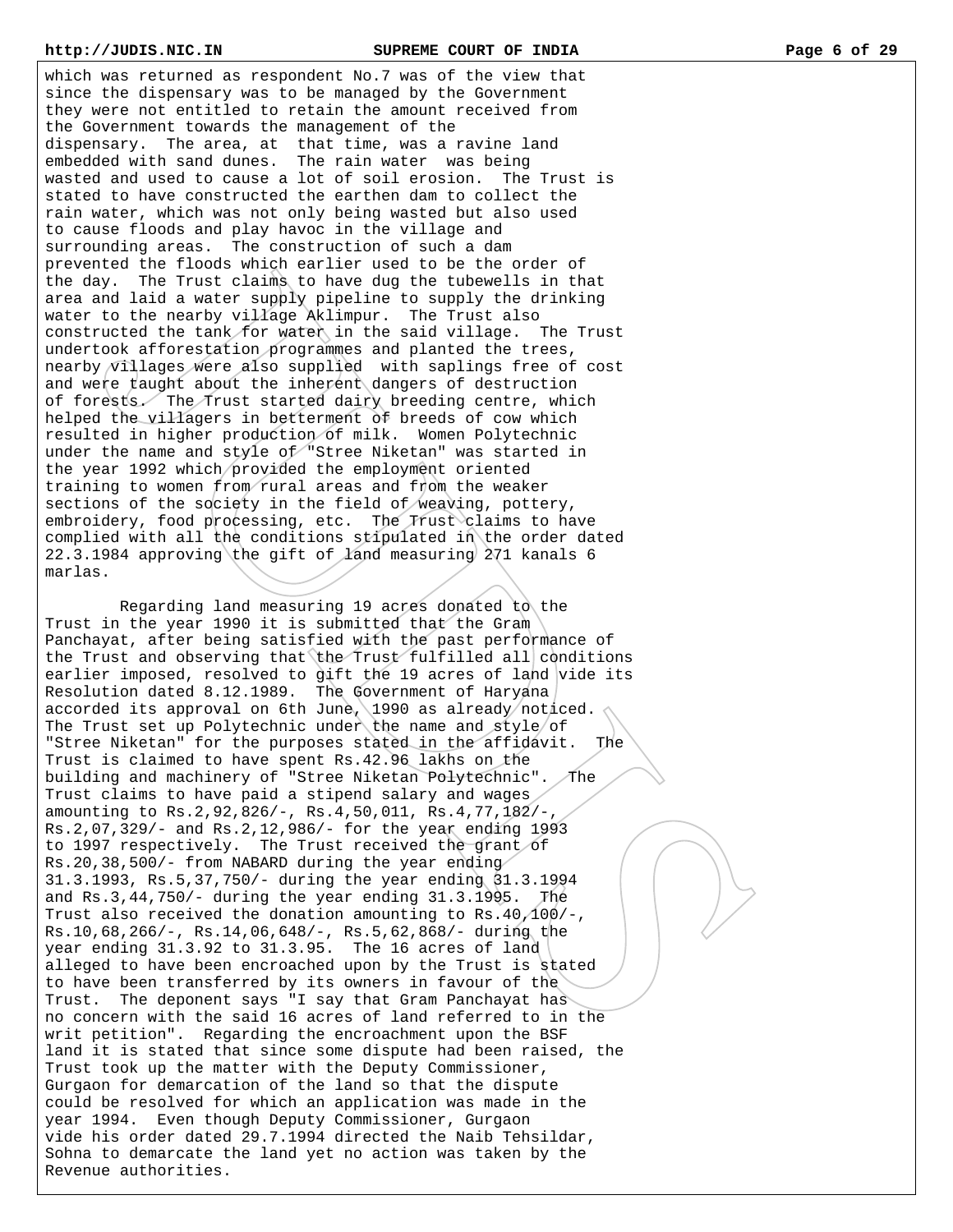So far as 500 acres of land is concerned, it is submitted that the same belongs to the Gram Panchayat with which the Trust has no concern, except the fact that the said land was given to it for afforestation and for greening the Aravallis. No such land was ever gifted to the Trust by the Gram Panchayat. The Trust has, at no point of time, asserted any title to the said land. The fencing of the said land was done by the Trust only with a view to prevent the animals from destroying the plantation undertaken by it. The Trust has got a grant of Rs.13,47,340/- from the national Waste Land Board, Ministry of Rural Development, Government of India and this grant has been used for raising nursery, planting of trees, etc. The said patch of land was rocky and hilly and there was no provision for water. The Trust made efforts in arranging to lift the water from the plain areas, stored it in the tanks to provide for irrigation facilities. The Trust claims to have made the entire area as an exemplary model by its serious efforts, hard work and changed the barren, dry land embedded with sand dunes, where not even a blade of grass appeared, into a green and environment friendly land. It is denied that the land measuring 52 acres was donated by the Gram Panchyat to the Trust for building hospital and polytechnic for women.

The only condition in the two orders which were approved by the Government on 3rd March, 1984 and 6th June, 1990, was to construct the civil dispensary building consisting of three rooms with verandah and polytechnic which has been complied with. The deponent has denied of encroachment on any piece of land which did not lawfully belong to the Trust. It is submitted that it was wrong to contend that the deponent has built a farm-house, multistoreyed conference complex, guest house and a temple on the land gifted by the Gram Panchayat. According to him the true position is that the Trust has constructed building for Stree Niketan by spending Rs.33.76 lakhs. The 52 acres of land, gifted to the respondent, was never intended to be utilised only for civil dispensary as being sought to be made out in the writ petition. Apart from creating the infrastructure on the land gifted to it, the Respondent Trust is perennially engaged in organising programmes with a view to achieve its objectives mentioned in the Deed of Declaration. The temple, existing on the land, is stated to be an ancient temple not constructed by the Trust. The land gifted to the Trust is being used only for the objectives and activities of the Trust and as per conditions mentioned in the Government order. The Trust is stated to be an income-tax assessee. The sources of funds of the Trust are reflected in its books of accounts which are duly audited. It is claimed that besides the two lands being 33 acres and 19 acres no other land was gifted by the Gram Panchayat to the respondent Trust. The respondent Trust has not misused the land as alleged. The deponent states that he has never used any influence with any authorities for getting any favour for himself but it is the villagers who had strongly felt that by establishing the respondent Trust they would be beneficiaries of the development activities undertaken by it. All actions preceding the transfer of the land by way of gift are claimed to be legal and valid requiring no interference by this Court.

 In his rejoinder affidavit the petitioner besides reiterating the allegations made in the petition has stated that he has no personal ill-will against any of the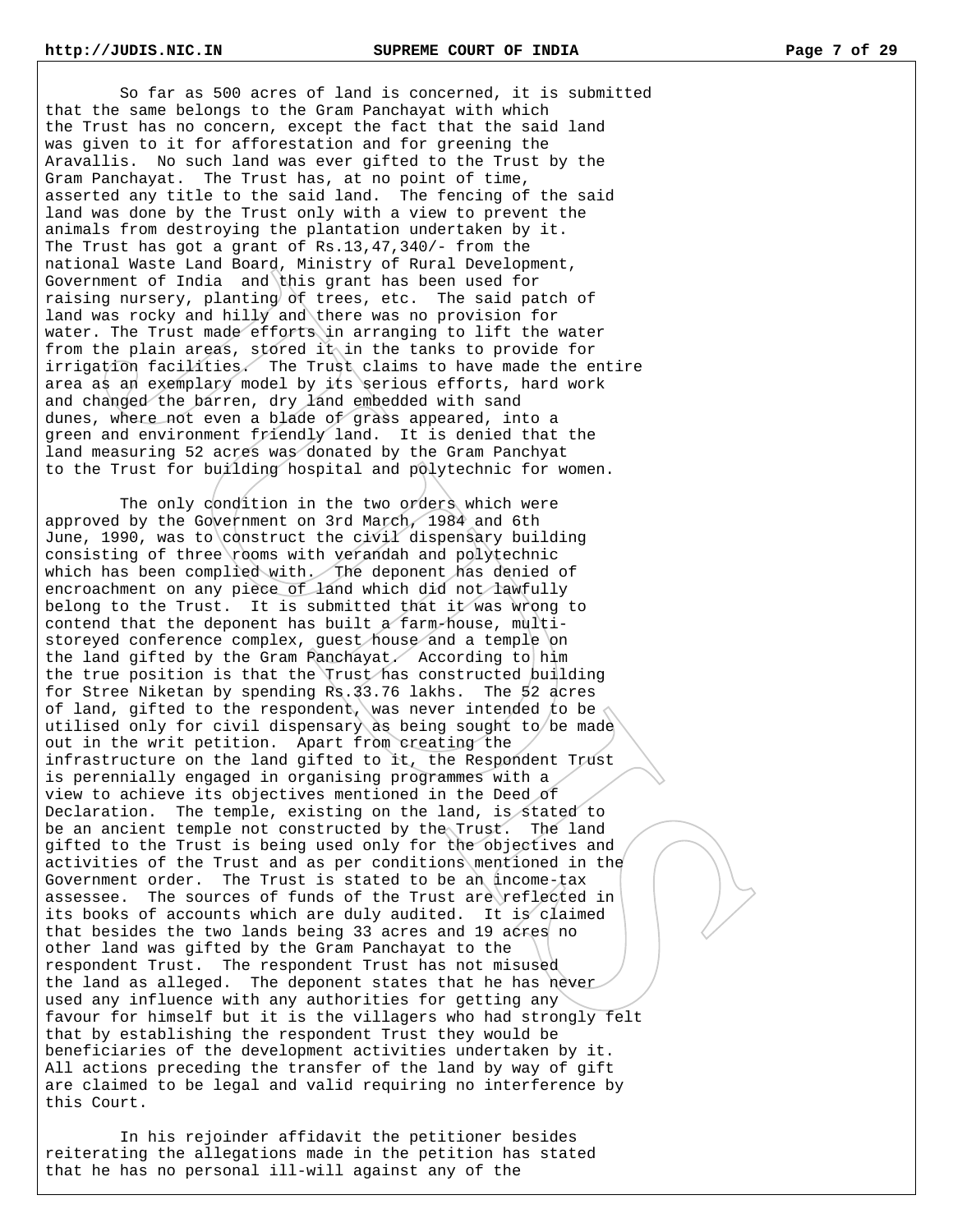respondents, particularly respondent No.7. He has claimed to be an activist of public interest litigation having filed large number of petitions in public interest, many of which were considered and decided by this Court and the High Court of Delhi. He claims to have nothing else in the mind except the interests of the public while filing the petition. He admits that the petition in fact was filed on the story published in India Today but contends that as per direction of this Court he collected further information and documents in support of the averments made in the petition which he filed in the court. He has denied the allegation that the present petition has been filed by him for getting cheap publicity or to settle personal scores with respondent No.7.

 The petitioner has referred to various provisions of the Punjab Common Land (Regulations) Act, 1961 and the Rules made thereunder, as applicable to the State of Haryana and also the provisions of Forest Conservation Act to point out that the conferment of largesse by way of grant of land was illegal, being against the mandatory provisions of the statute applicable in the case. The gifting of land in controversy is alleged to be violative of the provisions of Section 5A of the Punjab Common Land (Regulations) Act, 1961 (hereinafter referred to as "the  $Act$ "), the transfer has been termed to be illegal and void-ab-initio. The respondent-State and the Gram Panchayat are also alleged to have violated Rule 13 of the Punjab Village Common (Regulations) Rules, 1964 (hereinafter referred to as "the Rules"). The pieces of land gifted consequent upon Resolution No.55 dated 23rd October, 1983 and Resolution No.55 dated 8.12.1989 are stated to be the forest lands which could not be transferred without compliance of Condition No.6 attached to the sanction granted by the State Government. As the gift deeds were executed without obtaining sanction from the Forest Department, the same being contrary to the approval granted by the State of Haryana have been termed to be non-existent. The land having been described as forest land is claimed to be under the protective umbrella of Forest Conversation Act which could not be transferred by any means to any person. Section 2 of the Forest Conservation Act, 1980 is stated to have been violated. Under the said section no State Government can pass any order with respect to any forest land or portion thereof to any other person or authority. No prior approval of the Central Government is stated to have been taken before execution of gift deeds as was statutorily required. Despite the specific condition in the order of approval which the State Government had granted, neither the Gram Panchayat nor the State Government could have transferred the land to respondent No.7 without its prior compliance. The forest Department who was admittedly in possession of the land is not shown to have released the same either in favour of the Gram Panchayat or the State Government or respondent No.7. The transfer of the land, the resolutions passed in relation thereto and orders passed by the State Government sanctioning transfers being against the provisions of law deserve to be quashed. The gifts of the land is also stated to be in violation of the provisions of Section 122 and 123 of the Transfer of Property Act as the respondents have not placed on record any registered instrument showing the execution of a formal, valid and legal gift deed. It is conceded that after the filing of the writ petition in this court, a piece of land measuring 8 acres 3 kanals and 7 marlas belonging to the BSF which was allegedly unauthorisedly and illegally taken over by respondent No.7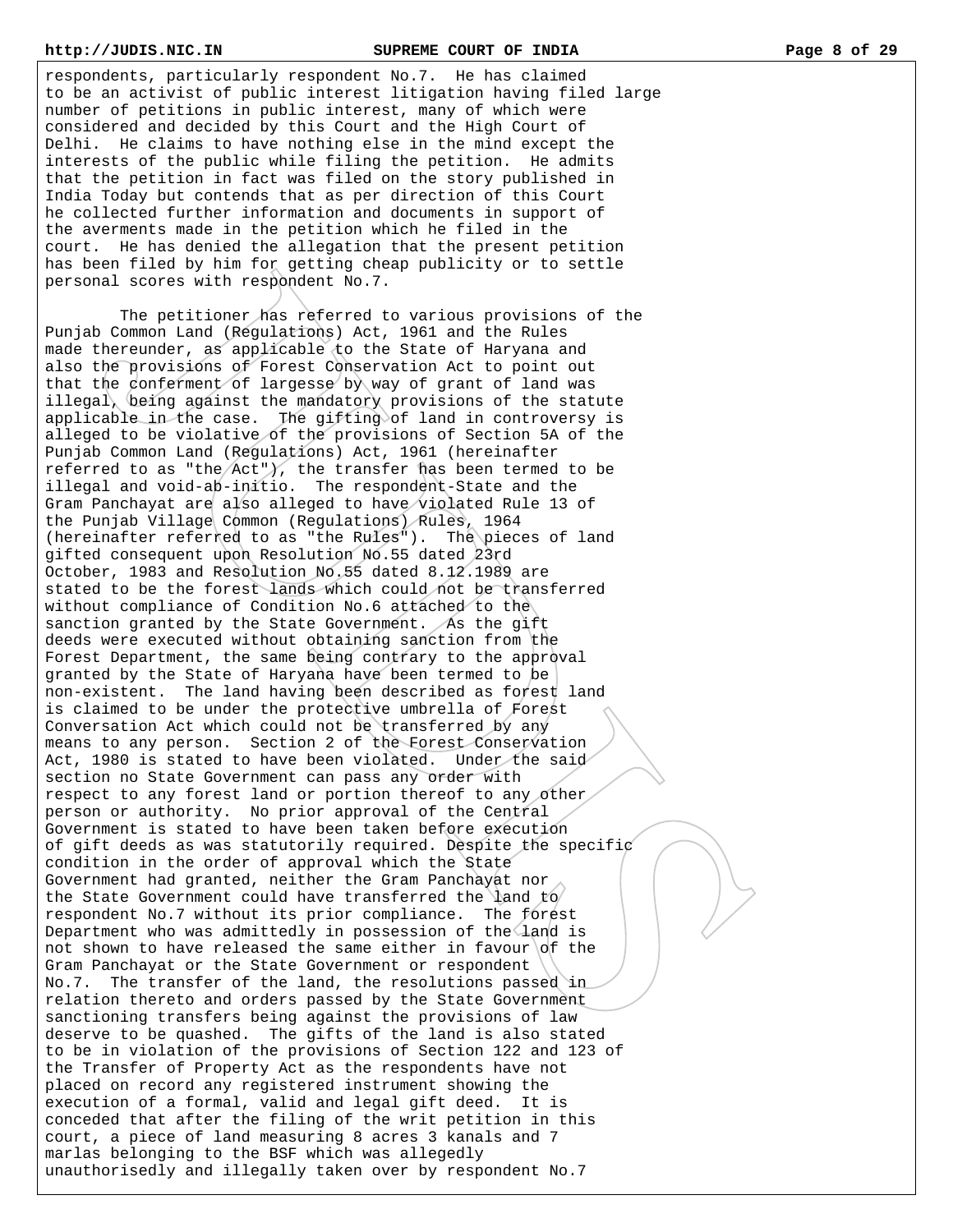has been returned to the BSF on 16.2.2000. It is however, contended that the reliance of the respondent-State on Rule 3 of the Rules is misconceived. The provisions of the aforesaid rule were never complied with as the Bhondsi Gram Panchayat did not prepare the requisite plan.

After the filing of the rejoinder by the petitioner, respondent No.7 and the State of Haryana sought opportunity to file additional affidavits in view of the averments made in the said rejoinder. This Court vide its order dated 4.9.2000 allowed the prayer and permitted the State of Haryana and respondent No.7 to file the additional affidavits, if they so desire.

 In the additional affidavit filed on behalf of the respondent No.3 it is submitted that pursuant to resolutions passed by the Gram Panchayat, the State Government accorded its approval for making the gift of the land to respondent No.7 subject to certain conditions. During the pendency of the writ petition, the Special Secretary, Development and Panchayat Development vide his DO letter No.PA-2000/3272 dated 18.7.2000 requested the Deputy Commissioner, Gurgaon to intimate as to whether conditions on which the land was allotted to respondent No.7 were complied with or not. The Deputy Commissioner, vide his Memo No.4472 dated 20th July, 2000 informed that respondent No.7 has "till date not duly complied with the conditions". On the basis of the said information, received from the Deputy Commissioner, Gurgaon, the State Government has issued a show cause notice on 26.7.2000 to respondent No.7 as to why the sanction issued by the Government vide Order No.S.2/90/37308-11 dated 28.6.1990 be withdrawn and possession of the land in question be restored to the Gram Panchayat.

 In his additional affidavit Shri Chander Shekhar has reiterated what he had submitted in his counter affidavit filed earlier. He has, however, admitted that the State of Haryana has issued a show cause notice which has been appropriately replied. It is contended that the Trust has been set up for the purpose of creating awareness and undertaking programmes for rural development and amongst others establishing centres for making provision for drinking water, nutrition and health facilities for women and children education, and to deal with the problems of Adivasis and Harijans. It is claimed that between 1983 to 1990, the Trust has undertaken the task defined by it in lands made available to it in various parts of  $\theta$ . The Trust has undertaken activities on the land which has resulted in arresting the soil erosion, raising of water levels, construction of water reservoirs and roads. In terms of the conditions of the gift, the Trust claimed to have built a village dispensary which has enabled the residents of the area to regularly obtain medical facilities. It is however, mentioned that the dispensary is being run by the State Government. The Trust is also providing advance knowledge of breeding a better breed of cattle. The Trust has been imparting education to the women in the polytechnic named "Stree Niketan". The land gifted to the Trust house buildings which in due course of time are to be used by scholars and persons interested in creating a sense of mutual understanding, communal harmony and national integration without any charges being made. The forest land measuring 500 acres is claimed to have been developed by the Trust where thousands of peacocks, pigeons, birds, jackals, foxes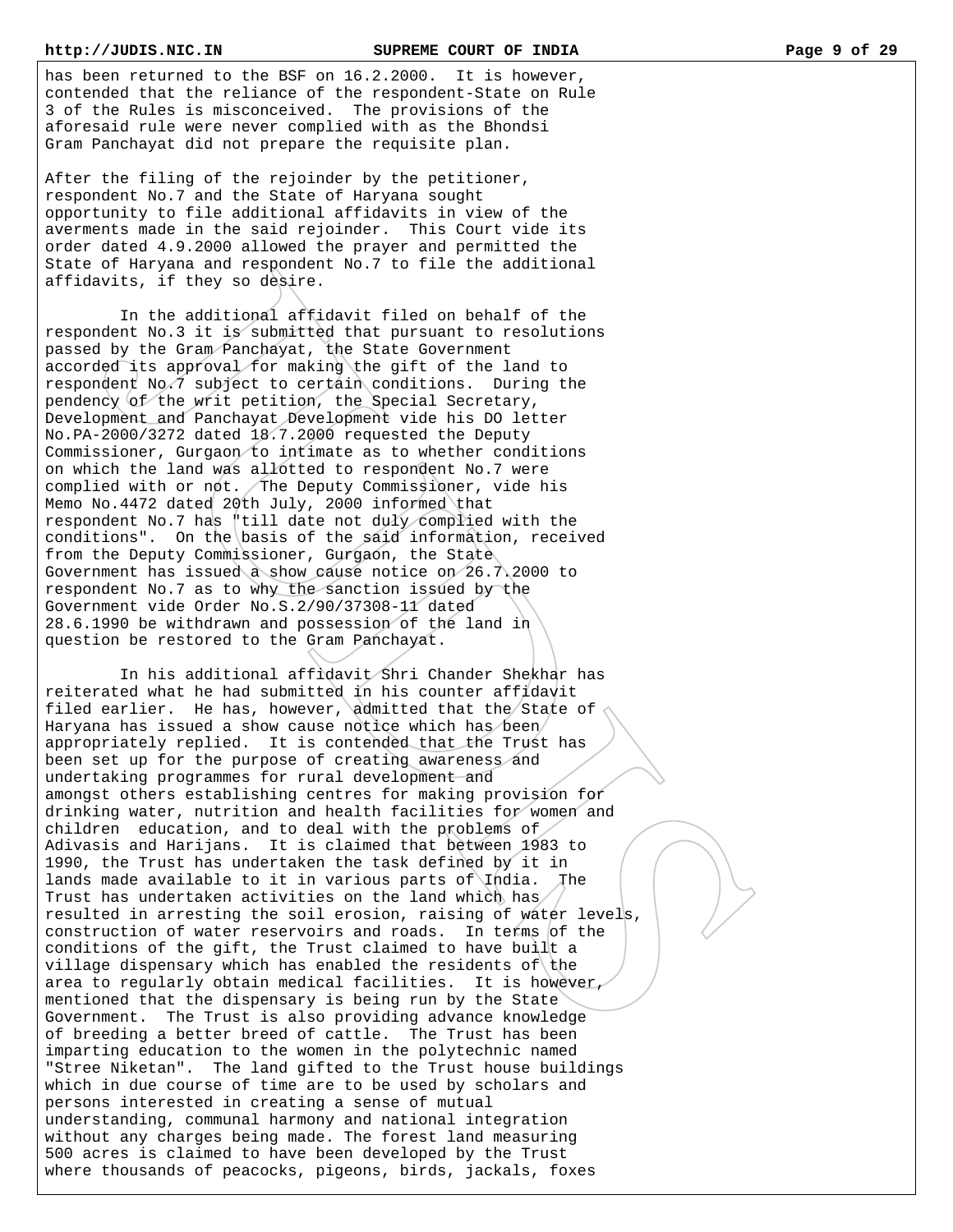and blue bull can be seen in the area on regular basis.

 Narration of facts would be incomplete without reference to the report of the Committee appointed in terms of this order Court's dated 13th March, 2001. In pursuance to our orders, the Home Secretary of the Central Government had nominated Dr.Rakesh Hooja, Joint Secretary (K.I), Ministry of Home Affairs and Mr.V.N. Rai, Inspector General(G), BSF directing them to visit the spot and submit a report. The officers visited the spot on 29th March, 2001 and 6th April, 2001 and submitted two reports. In the first report regarding visit of the Committee on 29th March, 2001 it is stated:

"As regards site visits we initially visited the land which figured in the resolution No.55 of Gram Panchayat Bhondsi dated 8.12.1989 subsequently approved by State Government vide its order dated 6.6.1990 (endorsed on 28.6.90 to all those concerned) which relates to 18 acres 7 kanals and 9 marlas. The land had been gifted to Bharat Yatra Kendra Trust (hereinafter referred to as BYK Trust) for construction of College and Polytechnic. With regard to this/land the State Govt. has issued a show cause notice on 26.7.2000 to the BYK Trust as to why, since all conditions have not been fulfilled, the State Govt. sanction of 28.6.1990 should not be withdrawn and possession of land in question not be restored to the Gram Panchayat. Both Mr.Sood of BYK Trust and district officers of Gurgaon indicated that the matter is still pending with State Govt. who have reportedly fixed a date in April for personal hearing of representative of BYK Trust.

The site is depicted as "Polytechnic Land" in the legend of the enclosed visual sketch map. The land contains an ampetheatre. It also has the structures which BYK Trust refer to as "Stree Niketan". These structures contain a couple of rooms of "offices", a hall where a potter was at work who claimed he occasionally also "taught" some children pottery, some rooms containing some wooden looms and spinning/weaving equipment which had not been used for a very long time, bathrooms, a couple of side rooms where some women were being taught tailoring,  $\alpha$ room containing old unused tailoring machines etc. The structures did not appear to have been designed for a polytechnic and/or college. The women's training which appears something like a crafts training centre is not recognised from any competent body. Some people who indicated that they were employed by Swatch were present who indicated Swatch had a centre in the structures. Mr.Sood BYK Trust representative indicated that they had obtained support from NABARD for the training and equipment. He said that paid instructors were used to train locals but that they were not paid by cheque.

As is evident from the sketch map a major part of the land is vacated - the exact dimensions of which shall become known only after the demarcation/kayami ordered by the Deputy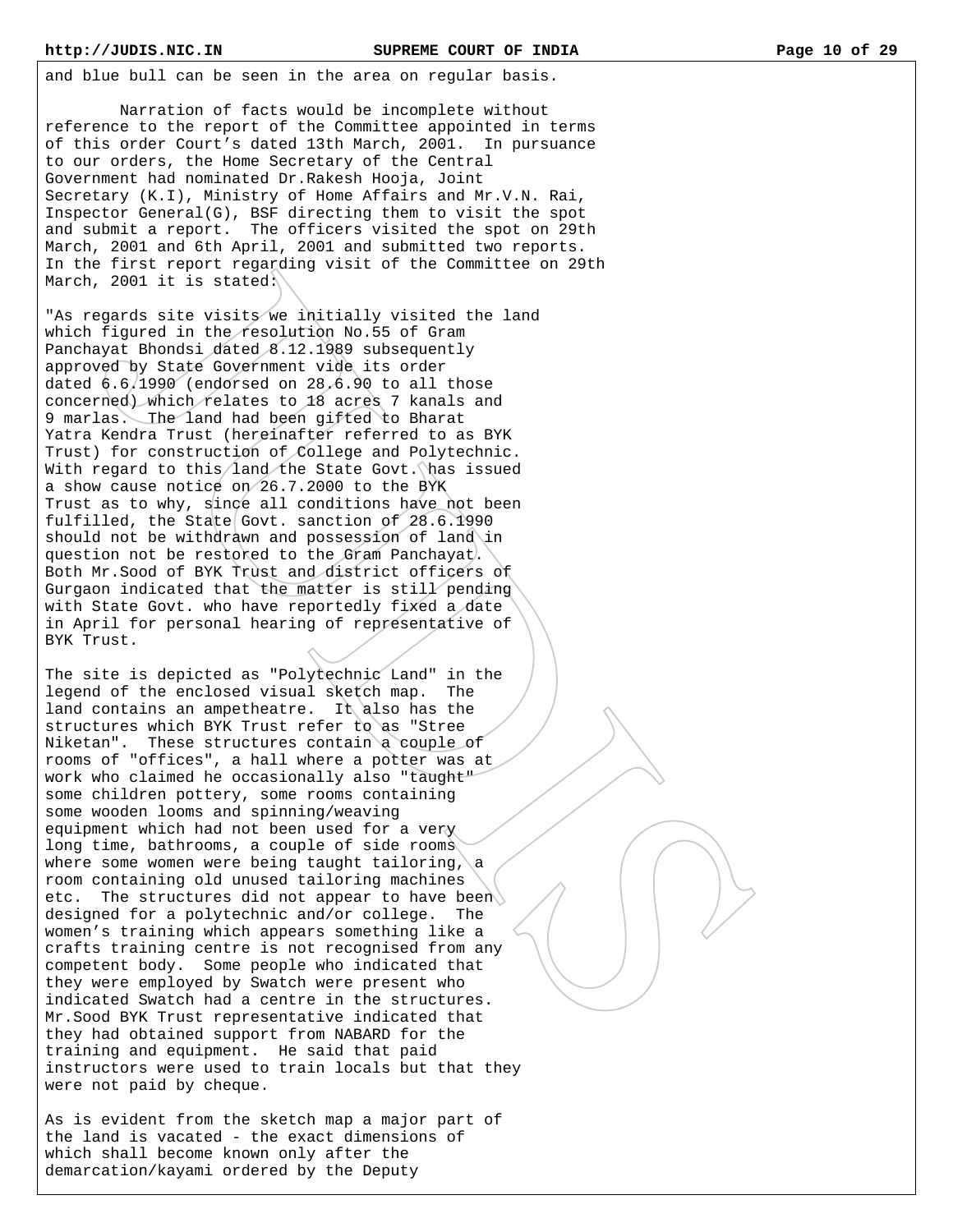Commissioner on 29.3.2001 (copy of order enclosed as Annexure B) gets completed (this is likely by 4.4.2001 as per the order of Deputy Commissioner, Gurgaon).

The State Governments order of 6.6.1990 endorsed on 28.6.1990 clearly states that land will be used for the purpose it has been gifted otherwise Panchayat will take back possession. The land is not being used for either a college or a polytechnic let alone a college and polytechnic. Thus prima facie it appears that condition has been breached by BYK Trust. Another condition which has reportedly not been met is that in addition to Village Sarpanch one more member elected by the Panchayat and a third member nominated by the Deputy Commissioner be made members of Managing Committee of the Trust.

The State Government could be advised to expedite its decision in the show cause notice already issued to by it BYK Trust.

It became obvious while we were inspecting the above mentioned site that some parts of the land about which Gram Panchayat Bhondsi had passed resolution No.57 dated 11.12.1990 but which was never referred to State Government and whose ownership is still of the Gram Panchayat are in possession of the BYK Trust and inside its boundary walls. A perusal of the enclosed visual sketch map where the legend calls this land as "Land of Panchayat in possession of BYK" gives an indication of how this land inter mingles with the land mentioned in the previous paragraph. The exact amount of panchayat land under possession of BYK Trust would become known only after completion of the demarcation/kayami exercise initiated by Deputy Commissioner Gurgaon on 29.3.2001, but the local staff and Deputy Commissioner who were present agreed based on visual inspection and perusal of the land records available that a significant part of this land of 16 acres 7 canals and 9 marlas whose ownership was never transferred to BYK Trust is in possession of the Trust.

The State Government could be advised to ensure that once demarcation is done the possession land of panchayat presently in possession of the Trust be got delivered to the Gram Panchayat.

We then proceeded to the land regarding which Gram Panchayat had resolved vide Resolution No.55 dated 23.10.1983 on which State Government had given its approval vide its order dated 3.3.1984 endorsed to concerned persons on 22.3.1984 whereby 33 acres 7 canals and 6 marlas of Gram Panchayat land were gifted to BYK Trust as per certain conditions. This land is indicated as "Bharat Yatra Kendra Land", "Lake" and "Dam" in the legend of the visual sketch map. Deputy Commissioner Gurgaon accompanied us to the beginning of this land near a large formal gate constructed by BYK Trust and then begged leave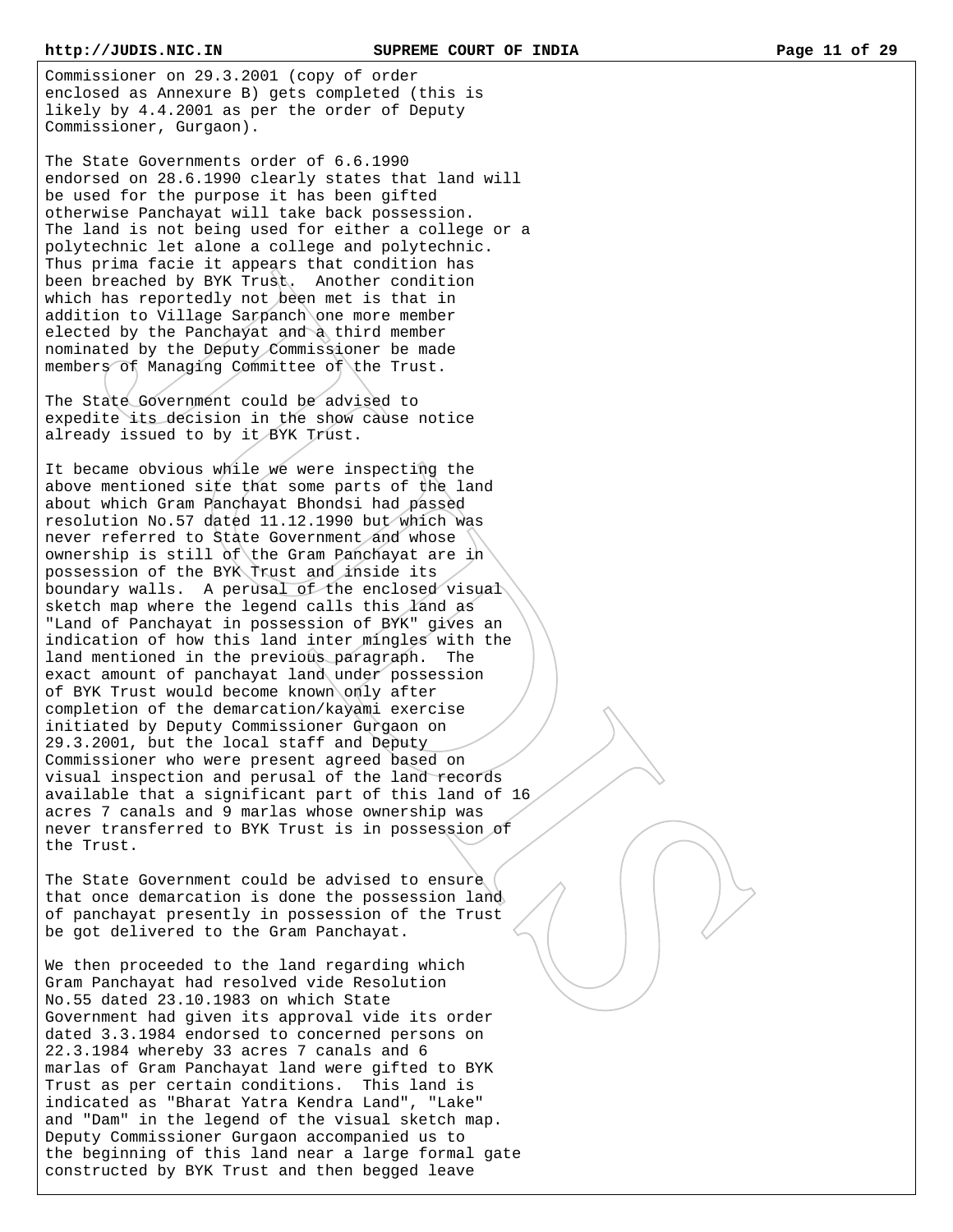to attend to other urgent work in Gurgaon. However, all other Government functionaries mentioned as Annexure-A accompanied us throughout our visit on this land and on the visit subsequently to the forested land as described later.

One of the conditions in the Government order dated 3.3.1984 states that Bharat Yatra Kendra Trust will construct a Civil Dispensary Building consisting of 3 rooms with verandah. No such dispensary has been constructed on this land. Mr.Sood of BYK Trust indicated verbally that, on the the request of the Panchayat, the Trust had instead constructed a civil dispensary and verandah in the main abadi of village of Bhondsi on land of the Panchayat Ghar and separately subsequently showed us a dispensary and verandah in Bhondsi village next to the Panchayat Ghar. This dispensary is being run by Haryana Government. Sh.Sood of BYT said that BYK Trust had handed it over after construction to Haryana Government and returned Rs.0.50 lacs meant for running the dispensary to the Government. The District Development and Panchayat Officer Gurgaon mentioned that BYT had received Rs. 5 lacs plus Rs.1 lacs plus Rs.0.50 lacs from CM Relief Fund for the dispensary and that he believed Rs.0.50 lacs had been returned by the Trust.

It is for State Government to determine whether the Trust actually constructed the dispensary on the land of panchayat Bhawan in the main abadi of Bhondsi village and also that if, even though no dispensary at all has been constructed on the entire piece of land gifted to the Trust as per the order of 3.3.1984, it can be construed that the condition of the order of 3.3.1984 has been met.

During the site visit it could be ascertained that the structures constructed include a large cattle shed (total animals reported 35 or 36 whose milk was consumed internally with BYK Trust or supplied to nearby persons), building reportedly for storing fodder and containing some living space for the helpers, a building referred to as staff canteen or workers mess, a building being used as office cum residence by Mr.Sood which also contains a small conference room, the Asoka Mehta Building which is a largish complex apparently meant for conference and library etc., along with air conditioned rooms meant for visitors, a building reportedly being used by Sh.Chandrashekhar ex-Prime Minister, nearby smaller living building (reportedly for SPG staff etc. a "guest house where trustees of BYK Trust stay, some smaller structures including near the gate and a couple of building containing more than one stories referred to as staff residences/ quarters. A number of tubewells have been constructed along with an electricity room. Landscaping has been done and there are green lawns over the undulating land with flowers/trees etc. A dam and a lake exist which apparently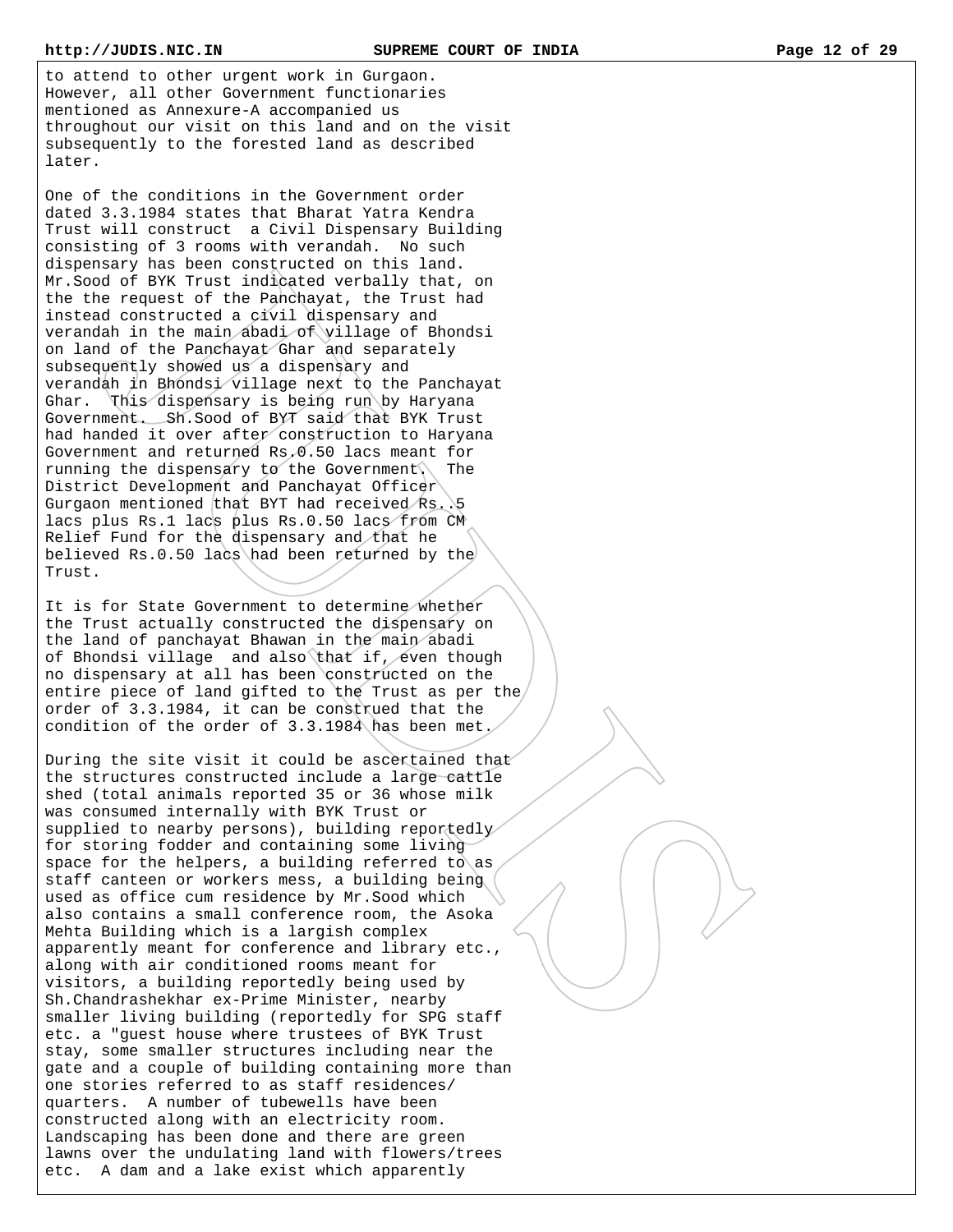have been constructed or reinforced by the Trust. The rough sketch map sent through BDO Sohna by Deputy Commissioner Gurgaon indicates some of the main structures only. It also appears to indicate that one corner of this land marked in red over the blue markings as Panchayat land in possession of the Trust. However the exact position in this regard would only be come clear once the demarcation and kayami ordered by Deputy Commissioner Gurgaon on 29th March, 2001 is completed.

A significant position of this land pertaining to the government order of 22.3.1984 is vacant and the exact area may be determined only once the demarcation/kayami is completed.

One of the conditions in order of State Government dated 22.3.1984 is that the land will be used for the purposes mentioned in the constitution otherwise it would taken possession back.

Thus the State Government could be advised that in addition to determining whether any condition had been breached by the fact that no civil dispensary of 3 rooms with verandah has been constructed on the land gifted by the Gram panchayat, they could also review whether the structures presently constructed by BYK Trust are for the purposes mentioned in the constitution or not.

In fact though the show cause notice issued by State Government on 26.7.2000 and cited earlier by us only refers to the land as per Government Order dated 28.6.1990, the Deputy Commissioner Gurgaon had on 210.7.2000 written Special Secretary to the Government of Haryana Development and Panchayat Department that for both the lands vide Government Order of 22.3.1984 and vide Government Order dated 28.6.1990 the conditions in the Government orders had not been fully complied with.

The Gram Panchayat had also passed a resolution No.53 dated 8-11.2.1990 allowing BYK to plant trees on land measuring 500 acres as per certain terms and conditions. Apparently this resolution was never referred to the State Government and ownership of the land was not transferred to BYK Trust. It is not our job to examine whether or not the Gram Panchayat resolution required approval at either Panchayat Samiti, or Zila Parishad, or Government level. Both Sarpanch and Sh.Sood on behalf of BYK Trust as well as the Government functionaries all indicated that on this land which was already afforested the BYK Trust has undertaken some plantation work. The understanding seems to be that BYK Trust would plant and maintain afforestation on behalf of the Gram Panchayat. We visited a part of this land, which is primarily on hillside and hilltop. Trust has built a road on to the site which presently passes through land earlier in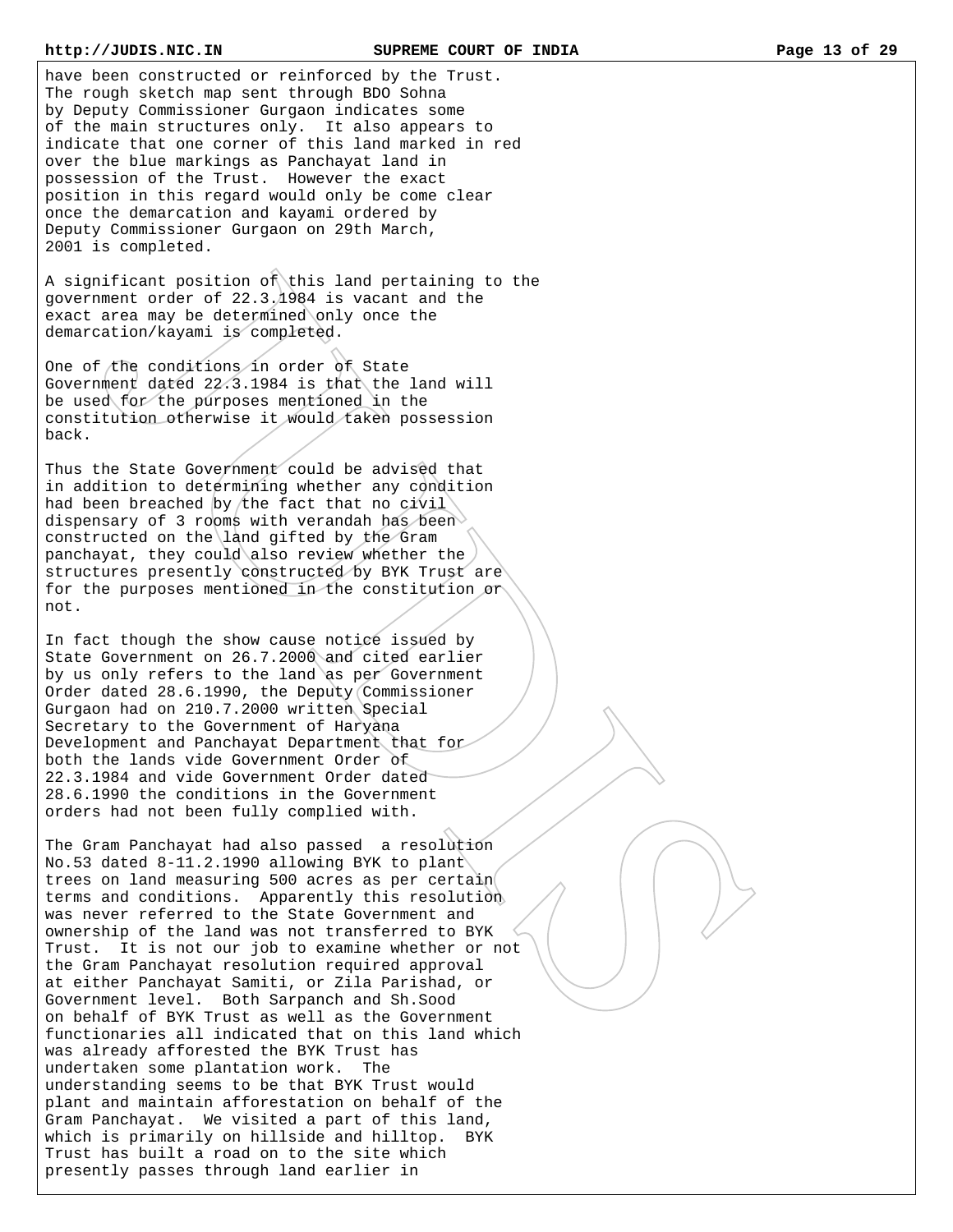possession of BYK Trust but now restored to the Border Security Force. The BSF has constructed a boundary wall on the land restored to it but presently there are no gates at the portion where the road passes through its land. BYK Trust claimed that they would be building an alternate road outside the BSF land. BSF could be advised to either completely close the wall or to install gates so that entry on to BSF land could be regulated by BSF.

The afforested land of the Gram Panchayat land has reportedly been enclosed by a wall by BYK Trust. We visited parts of the land and could see the boundary wall at many places. Along the road some plantation has been done and some pipes for watering of plants have been installed.

It appears that the land was already afforested and some supplementation has been done by BYK Trust along with the Trust having enclosed the land with a stone well. The  $\chi$  and also has a temple with a large statue. We could not visit the statue during our visit. Reportedly near the temple there is a structure referred to as "Dharamshala". This also could not be visited by the team. It is not clear as to whether the Dharamshala and temple were constructed by BYK Trust or by someone else and when - and if the Trust got the construction done then whether it was breach of any condition or rule."

In the report regarding the visit of the Committee on 6th April, 2001, the Committee physically verified the land with the Revenue record. The Committee found the existence of temple, dharamshala, staff quarters and bakery also/on the spot. The Committee further found that land measuring  $/6$ acres 3 kanals and 10 marlas which was in possession of the respondent Trust had never been transferred to it. The Committee further found:

"In the forest area which has been enclosed by the trust 3 rooms have been constructed at different places which are reportedly used by the watch and ward staff of Bharat Yatra Kendra. Details of the 388 acres 3 canals and 12 marlas are at page 65 to 69 of Annexure E only.

Land for Forest Area enclosed with the compound of land for dispensary

From the Sajra and record made available to us it is apparent that at two different places a total of land slightly more than 3 acres which is part of the forest land measuring 500 acres as per the resolution of 1990 has been enclosed within the Trust compound alongwith the land given for the construction of dispensary. Some of this land is under buildings some under roads, some has been made part of the lake and some has been used a spark land. Details of this area are at page 77 of report Field Kanoongo, Sohna (Annexure E) read with pages 55 to 59 pertaining to Khasra Numbers 130 and 130.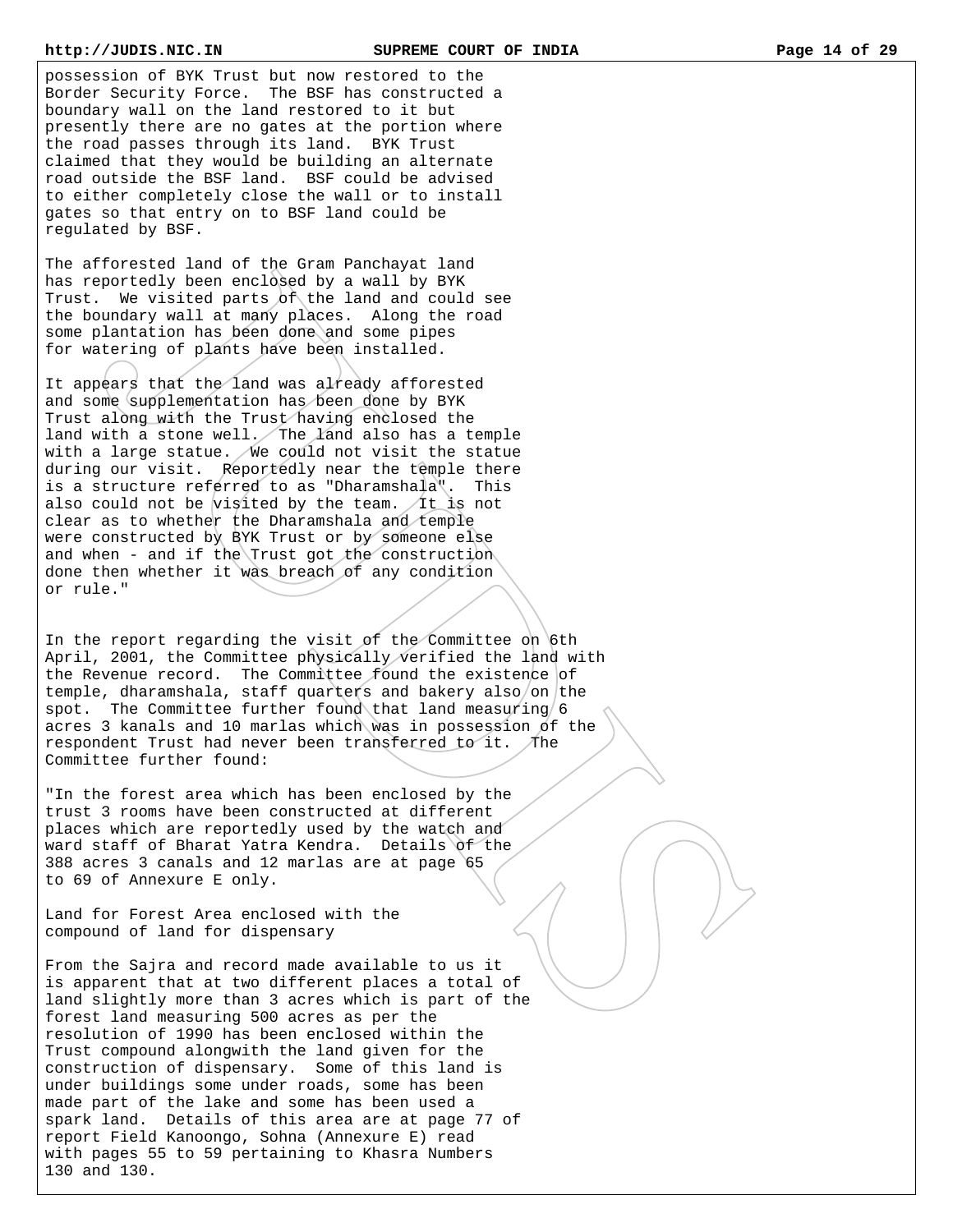Gair Mumkin Nallah land

There is also a nallah on the Khasra No.279. Out of area of 9 acres 3 kanals 7 marlas of this khasra which is entered as Gairmumkin Nallah in the record and therefore which is panchayat land, 8 acres 2 marlas of this nallah is under possession of Bharat Yatra Kendra. Based on the demarcation executed by the Revenue authority they reported that 4 kanal 5 marlas of this land was being used by the Trust for construction for building next to the land gifted for polytechnic and college to Bharat Yatra Kendra (See page 79 of Kanoongo's report). The representative of the trust had verbally claimed that this construction is being carried on private land which was purchased by Bharat Yatra Kendra and not on the nallah land.

While kila-wise details of land occupied for various purposes and of vacant lands have been spelt out in details at pages 19 to 69 in report of the Kanoonga received by us through Deputy Commissioner, Gurgaon, the report also contains land use area summaries for each of the above mention lands (Page 71 to 79 of Kanoongo's report). Copy of Ak Sajra received from Deputy Commissioner is also enclosed along with the Kanoongo's report which is at Annexure E."

We have heard learned counsel appearing for the parties at length and minutely examined the record produced in the case.

 Mr.U.U. Lalit, Advocate, learned amicus curaie submitted that the transactions involving gifting of the land were against the provisions of the Act and the Rules. He specifically drew our attention to Sections  $2(g)$ ,  $3/4$ , 5,  $5A$ and 5B of the Act and Rules 3(2), 6, 10 and 13 of the Rules besides the provisions of Forest Conservation Act, 1980. He has contended that the land having been recorded as forest land could not be transferred to a private party by the Gram Panchayat or the Government. The purposes for which the land was gifted is stated to be inconsistent with the provisions of law and thus not legally permissible. No prior approval of the State or the Central Government was obtained with respect to the forest land. The gift deeds are alleged to have been executed even in violation of the approval of the State Government. It is contended that after incorporation of Sections 5A and 5B gift of the common land, vesting in the Gram Panchayat could be made only in favour of the specified categories and for the benefit of the inhabitants. The proclaimed purpose of the Trust has nothing to do with the transactions by which it has acquired the lands. Neither the inhabitants nor the Gram Panchayat has been benefited by the impugned transactions.

 Mr.Neeraj Jain, the learned counsel appearing for the State of Haryana, tried to justify the action of the State Government. He argued that the land in controversy had been declared as forest for a limited period and in the absence of extension of period it ceased to be the forest land.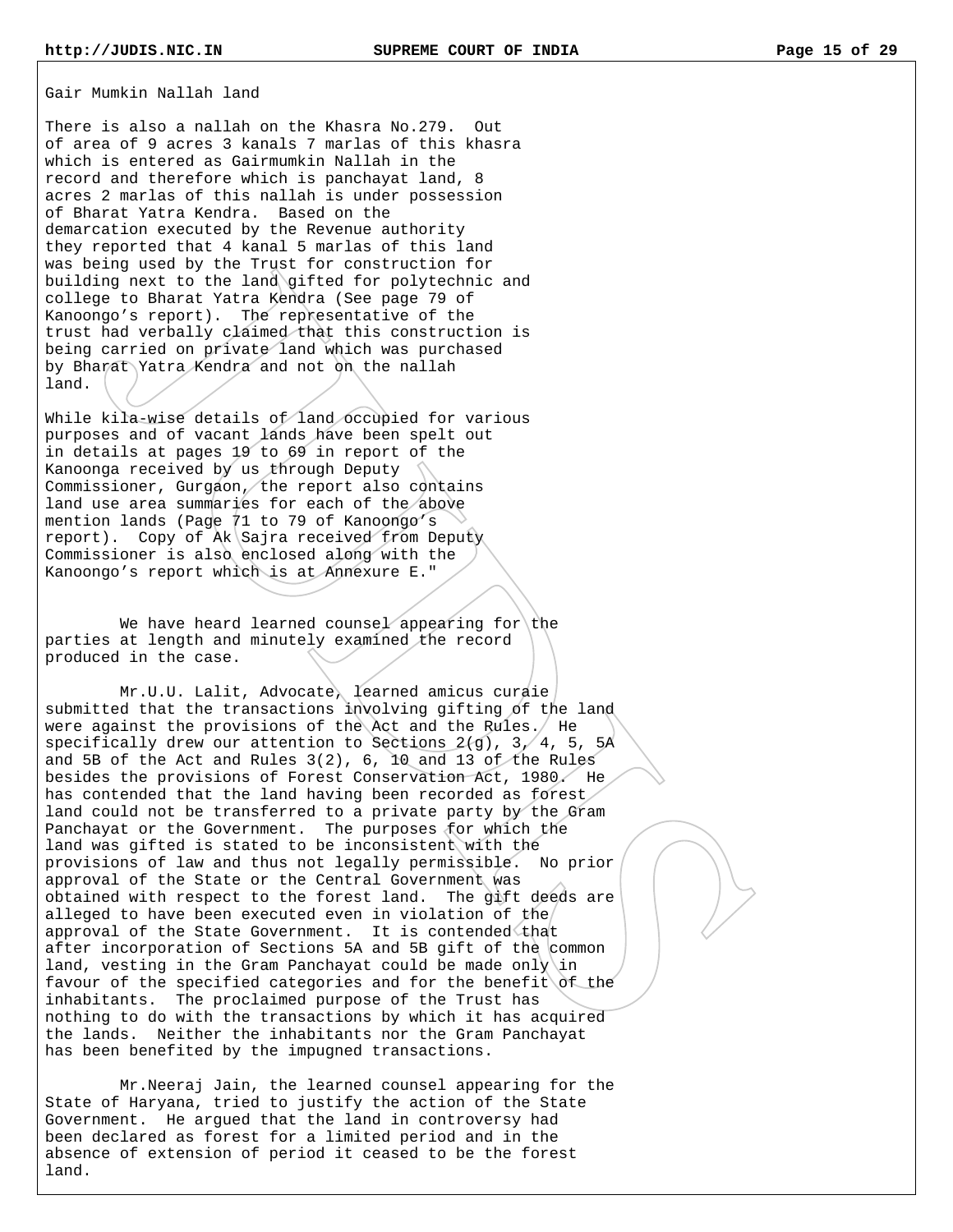Mr.Mahabir Singh, learned counsel who appeared for the Gram Panchayat submitted that 500 acres of land, after afforestation, has been returned to the State Government as per direction of the court. He has submitted that the aforesaid land be handed over to Gram Panchayat. The learned counsel has also justified the action of the Gram Panchayat in making the gifts of the lands to the respondent No.7.

 Mr.Kapil Sibal, learned Senior Advocate, who appeared on behalf of the respondent No.7 has submitted that mere violation of the terms of the approval would not render the transaction as illegal or void unless the initial transfer itself is proved to be against the provisions of law. It is contended that if there is any violation of the terms of the grant, the appropriate authorities are at liberty to initiate action against his client. Taking us through various documents, the learned senior advocate has pointed out that all the conditions of the resolutions of the Gram Panchayat, the approval of the Government and the terms of the gift deeds have been complied with by respondent No.7. It is submitted that land measuring 500 acres has been returned back after afforestation and according to him no dispensary was required to be/built in the land gifted to respondent No.7. The only condition precedent was for the construction of a dispensary in the village which stands fully complied with. The condition for establishment of the polytechnic college is also stated to have been fulfilled. The land gifted is claimed to be used only for the objectives of the Trust. No authority has found any illegality in action as is claimed to be evident from the grant-in-aid, sanction and utilisation certificate issued in favour of respondent No.7. It is contended that the action of the Gram Panchayat and the State Government is legal, valid and according to law regarding which no objection can be raised. The writ petition is stated to be misconceived which is liable to be dismissed.

 Even though the respondent No.7 in his counter affidavit had challenged the locus standi of the petitioner to file the writ petition and its non-maintainability in public interest, yet during the arguments heard for two days no objection has been raised either regarding the locus of the petitioner or the maintainability of the writ petition filed in this Court under Article 32 of the Constitution.

In this petition the controversy relates to the following pieces of lands:

i) Land measuring 271 kanals 6 marlas = 33 acres 7 kanals 6 marlas decided to be gifted to respondent No.7 by the Gram Panchayat of Village Bhondsi vide Resolution No.55 dated 22nd October, 1983 regarding which the State Government had accorded its approval vide its order dated 3.3.1984 subject to the conditions specified therein.

ii) Land measuring 151 kanals and 19 marlas = 18 acres 7 kanals 19 marlas decided to be gifted to respondent No.7 by the Gram Panchayat vide its Resolution No.55 dated 18.12.1989 for which the approval of the State Government was granted on 6th June, 1990 subject to the conditions specified therein.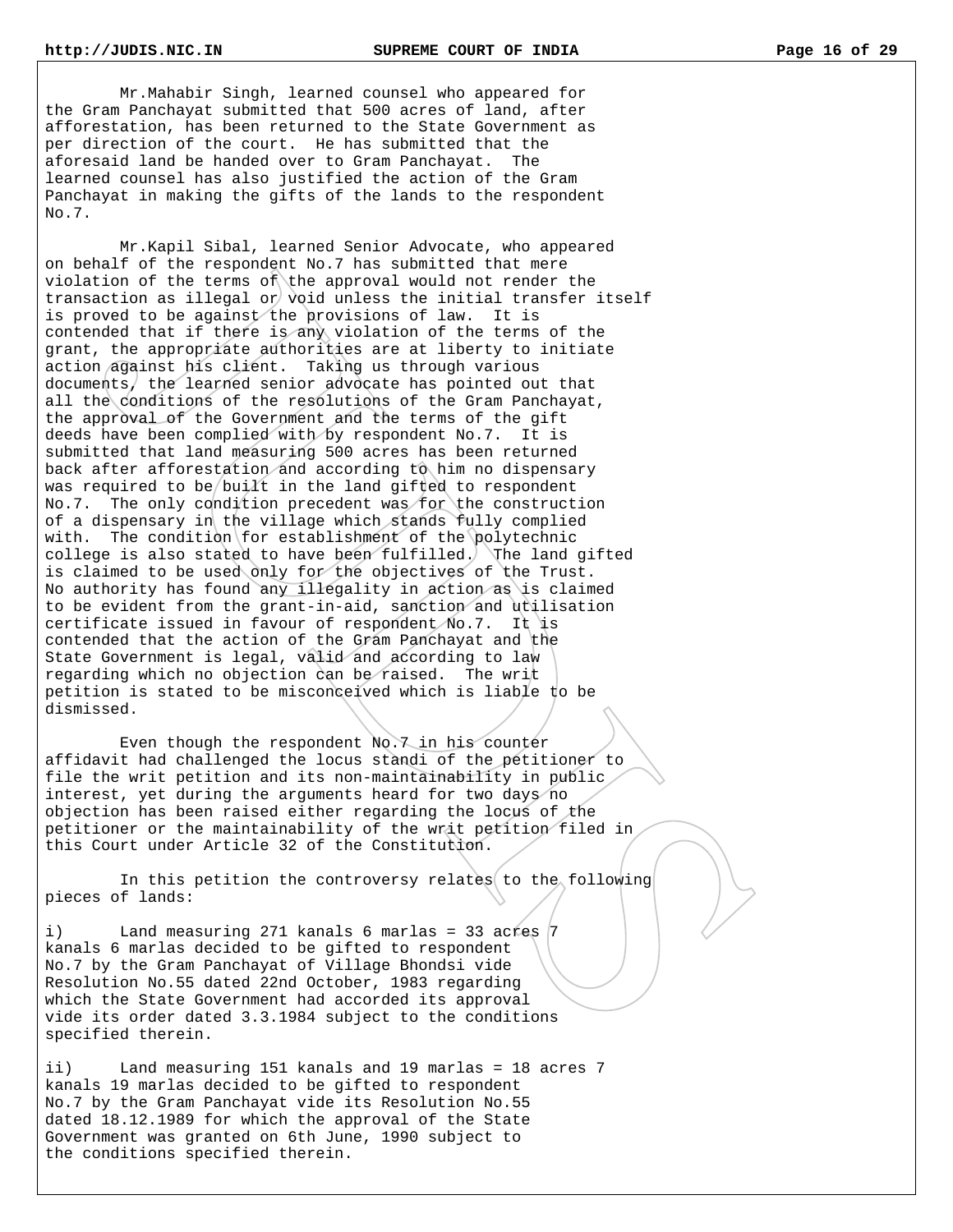iii) Land measuring 500 acres which was transferred by the Gram Panchayat vide its Resolutions dated 8.11.1990 and 26.7.1994 to the Trust for the purpose of plantation of trees. This transfer was never approved by the State Government.

iv) Land measuring about 17 acres resolved to be transferred to the Trust vide Gram Panchayat Resolution dated 11.12.1990. The aforesaid resolution never reached the State Government and thus no approval was granted.

v) Land measuring 8 acres 3 kanals and 7 marlas belonging to the Border Security Force allegedly unauthorisedly encroached upon by the Trust.

When this petition came up for hearing on 24th July, 2001, the learned counsel appearing for the respondent No.7 stated that with regard to the land measuring 500 acres given to the Trust for plantation of trees the Trust does not claim any interest or possession over it. He further stated that respondent No.7 was not in possession of the land and the land belonged to the Gram Panchayat. Considering the aforesaid statement, learned counsel appearing for the State of Haryana was directed to take possession of the land immediately and put proper guards and security so that the trees which were stated to have been planted over the said land are not damaged or destroyed. Pending further orders, the State Government was ordered not to allot the aforesaid land to anyone except with the prior permission of the Central Government and of this Court, till the pendency of the proceedings.  $\mathcal{A}$  team of officers of the Central and the State Governments was authorised to take possession of the land at the earliest. They were ordered to prepare panchanama of the land while taking possession and submit the compliance report in the court before 31st July, 2001. The Deputy Commissioner, Gurgaon, vide his letter No.PA/2001/267 dated 30.7.2001 submitted the compliance report intimating that the Committee approved by the Court comprising of Central/State Government officers have taken over the possession and hence complied with the orders. The possession of the pucca structure was handed over to the Tehsildar, Sohna and the trees/plantation to the DFO(T), Gurgaon.

So far as land mentioned in Item No. (v) is concerned, it has come on record that after proper identification, the land has been returned to the BSF. Regarding land measuring about 17 acres mentioned in Item No.(iv), the respondent No.7 initially took a plea that the said land was owned and possessed by private persons and they transferred the same in favour of the respondent-Trust allegedly having regard to the activities taken by it for the development of the area and for the well being of the villagers. It was contended that the Gram Panchayat had no concern with the said 16 acres of land. However, in the written submissions of respondent No.7 it was stated that:

"Further apart from the land which has been given by the panchayat some other lands mentioned in the petition may have been inadvertently included in the Trust's land. This land can be taken back by panchayat whenever it wants."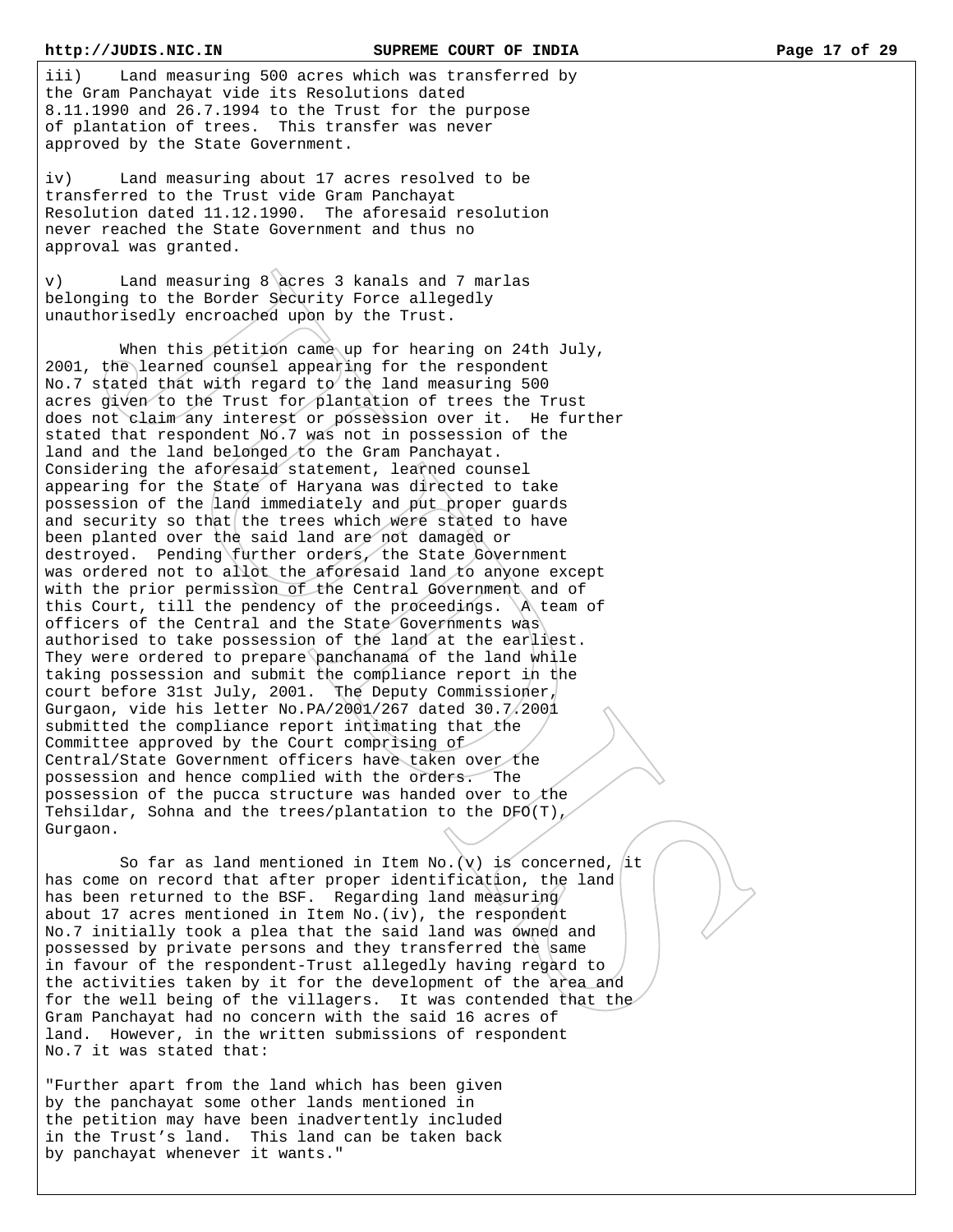Again in the additional affidavit filed on behalf of respondent No.7 it is submitted:

"That the deponent also wants to point out that it has been wrongly alleged in the reports of the Two Member Committee that land measuring 17 acres was found under illegal occupation of the Trust. It is submitted that the said land was also proposed to be gifted by the Village Panchayat, Bhondsi, vide Resolution No.57 dated 11.10.1990 and the same was sent to the Government of Haryana for approval. However, the said approval has not given by the State Government so far. Thus, it is wrong to suggest that the Trust is in illegal occupation of the said land. However, out of the said about 17 acres of land, 10 acres are a part of the 500 acres of land on the Aravali Hills, which can be confirmed from the revenue documents placed on record itself. The other 7 acres are still with the Trust as it falls under small pockets within the other lands gifted to the Trust. In case the approval is not given by the State Government, the Village Panchayat can take back the possession of the said land."

 From the inconsistent pleas raised and in the light of the latest affidavit filed on behalf of the respondent No.7, it is held that the Trust has no right or interest in the said land measuring about 17 acres and is *liable to return* it to the Gram Panchayat in presence of the Deputy Commissioner of the area. In this view of the matter, no further directions are required to be issued so far as land mentioned at Item No.(iv) is concerned.

The limited controversy now relates to the land mentioned at Item Nos. (i) &  $(i)$ .

As the relevant facts are not seriously disputed, it is necessary to have a glimpse of the provisions of law applicable in the case. The Act was enacted to consolidate and amend the law regulating the rights in shamlat deh and abadi deh in the then State of Punjab which, after the formation of new State of Haryana, was also made applicable to it. Shamlat deh, as defined under Section  $2(g)$ of the Act includes:

"1. Lands described in the revenue records as Shamilat Deh or (Charand-in Hr) excluding abadi deh.

2. Shamilat tikkas;

2A. was Shamlat deh, but has been allotted on quasi-permanent basis to a displaced person, or, has been otherwise transferred to any person by sale or by any other manner whatsoever after the commencement of this Act, but on or before the 9th day of July, 1985.

3. land described in the revenue records as shamilat tarafs, patties, pannas and tholas and used according to revenue records for the benefit of the village community or a part thereof or for common purposes of the village;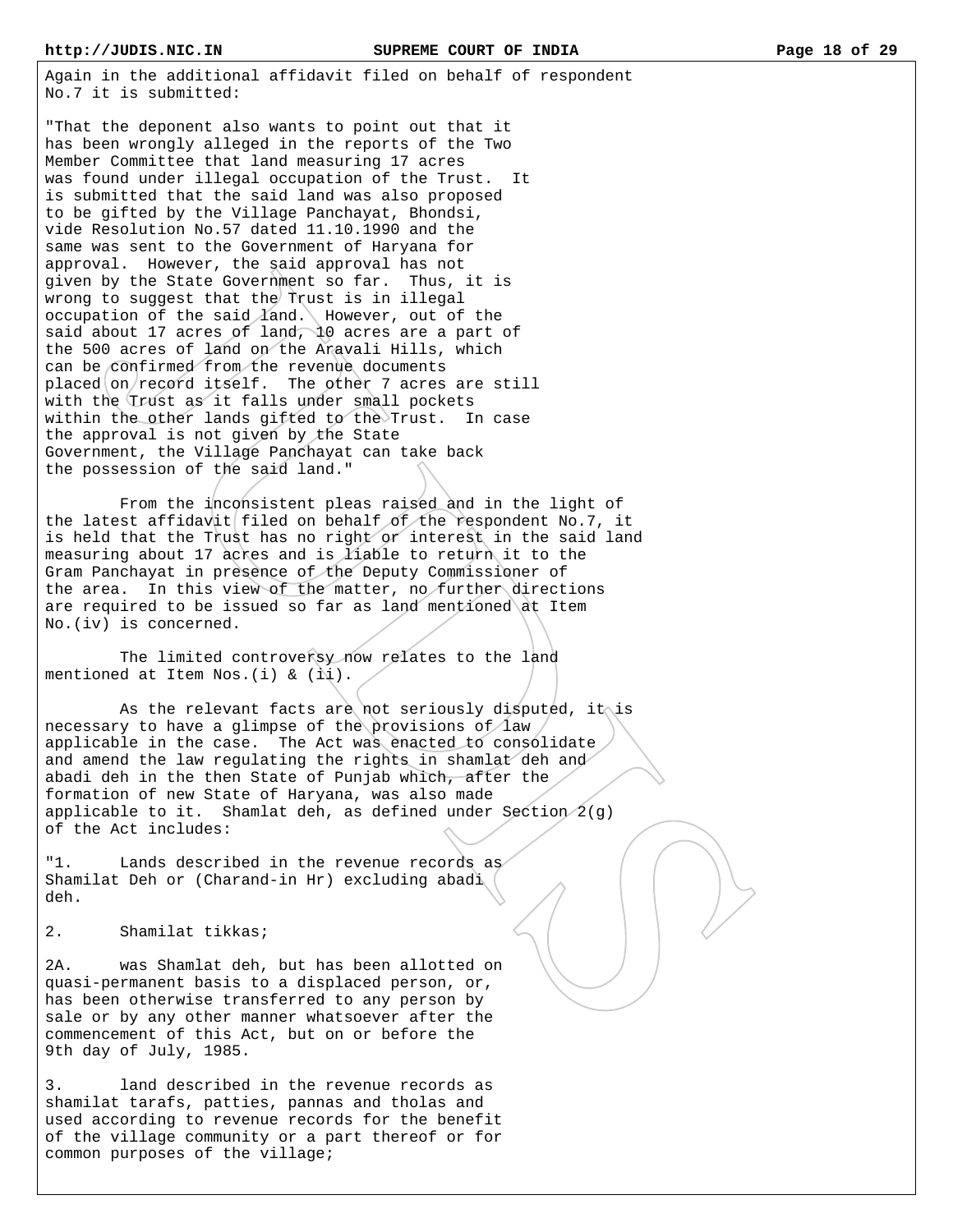4. Lands used or reserved for the benefit of village community including streets, lanes, playgrounds, schools, drinking wells or ponds, within abadi deh or gorah deh, and;

4a. Vacant land situate in abadi deh or gora deh not owned by any person - in Har. only):

5. Lands in any village described as banjar qadim and used for common purposes of the village according to revenue records;

Provided that Shamilat deh at least to the extent of twenty-five per centum of the total area of the village does not exist in the village; in Haryana only):

Section  $3$  provides that the Act shall apply and before the commencement of the Act the shamlat law shall be deemed always to have been applied to all lands which are shamlat deh as defined in clause (g) of Section 2. Sub-section (2) of Section 3, as amended in 1995, provides that notwithstanding anything contained in sub-section (1) of Section 4 where any/land has vested in a Panchayat under the shamlat law but such land has been excluded from shamlat deh under clause (g) of Section  $2$ , other than the land so excluded under sub-section (iia) of that clause all rights, title and interest of the Panchayat in such land, as from the commencement of the Amendment Act, shall cease and all such rights, title and interest vest in the person or persons in whom they were vested immediately before the commencement of shamlat law. Where any land has vested in the Panchayat under the Act, but has been excluded from shamlat deh, all rights, title and interest of the Panchayat in such land as from the commencement of the Act shall cease and all such right, title and interest shall, on or before the 9th day of July, 1985 revert in the person or persons to whom the land so excluded has been allotted or otherwise transferred by sale or by any other manner whatsoever subject to various conditions mentioned in the amended section. For the purposes of present controversy the amended provisions are, however, not relevant.

Section 4 of the Act deals with the vesting of rights in Panchayat and non-proprietors. Under Section 5 all lands vested or deemed to have been vested in a Panchayat under the Act shall be utilised or disposed of by the Panchayat for the benefit of the inhabitant of the village concerned in the manner prescribed. Where two or more villages have a common Panchyata, the shamlat deh of each village shall be utilised and disposed of by the Panchayat for the benefit of the inhabitants of that village. Provided further that where the area of the land in shamlat deh in any village was vested or deemed to have been vested in a Panchayat is in excess of twenty five percent of the total area of that village (excluding abadi deh) then twenty five percent of such total area shall be left to the Panchayat and out of the remaining area of shamlat deh, an area upto the extent of twenty five percent of such total area shall be utilised for the settlement of landless tenants and other tenants ejected or to be ejected of that village and the remaining area of shamlat deh, if any, shall be utilised for distribution of the small land-owners of that village, subject to the provisions relating to (permissible area under the Haryana Ceiling on Land Holdings Act, 1972, by the Assistant Collector of the first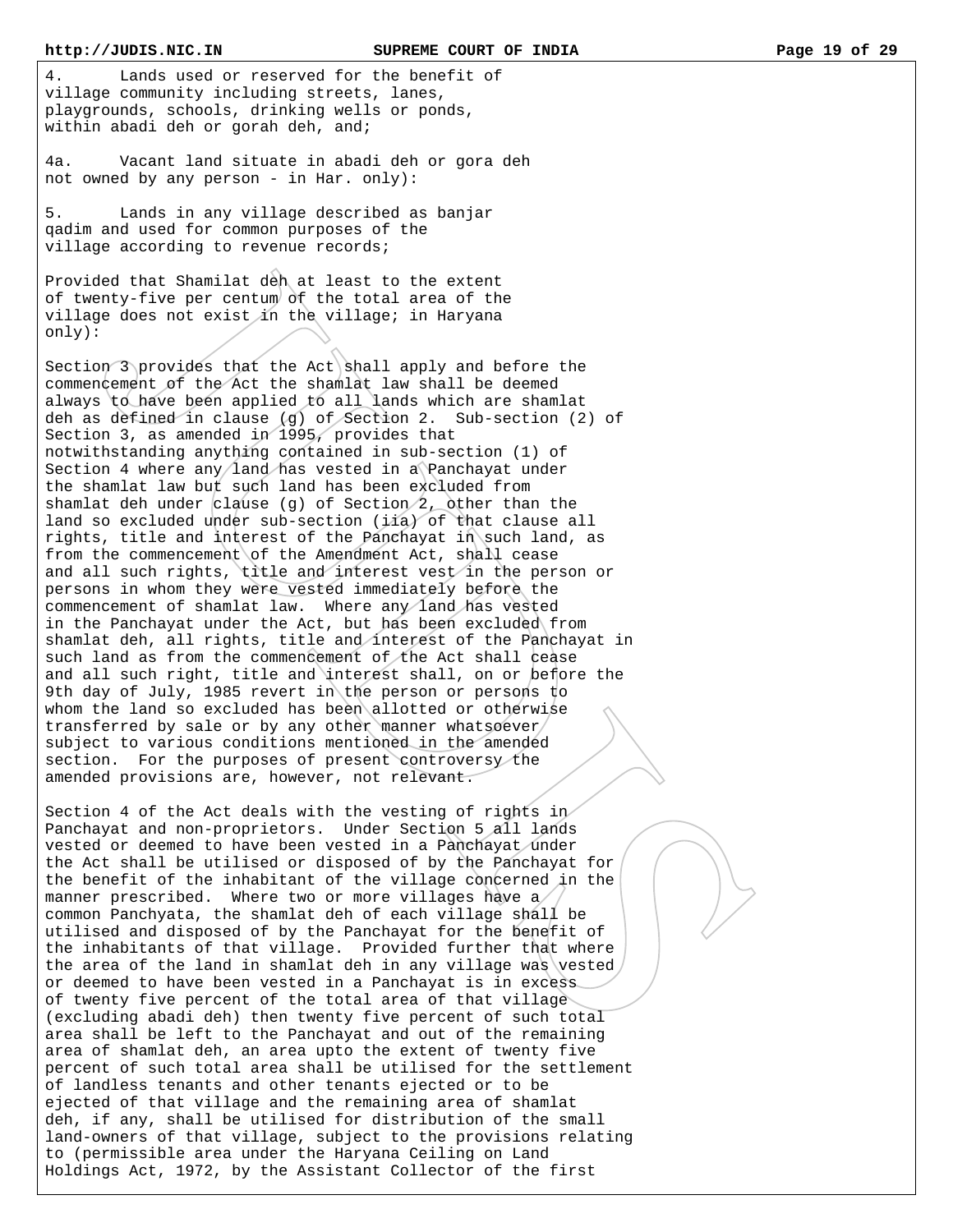grade) in consultation with the Panchayat (in such manner and on payment of such amount) as may be prescribed. If, in the opinion of the State Government it is necessary to take over to secure proper management for better utilisation for the benefit of the inhabitants of the village concerned any shamlat deh the Government may by notification take over the management of such shamlat deh for a period not exceeding twenty years. Under Section 5A of the Act, a Panchayat may gift the land in shamlat deh, vested in it under the Act, to members of the scheduled castes and backward classes of the village in which such land is situated on such terms and conditions as may be prescribed. The gift of land in shamlat deh, already made, shall be deemed to have been made under sub-section (1) of Section 5A. Section 5B of the Act prescribes that any transfer of land gifted in pursuance of the provisions of Section 5A, made in contravention of the prescribed terms and conditions, shall be void and the gifted land so transferred shall revert to and re-vest in Panchayat free from all encumbrances. Sections 5A and 5B of the Act were inserted vide Haryana Amendment Act No.25 of 1976 with retrospective effect.

Section 15 of the Act authorises the State Government to make rules for carrying out the purposes of the Act. Under Clause (ff) of sub-section (2) of Section 15 of the Act, the rules made can provide for the terms and conditions on which the land in shamlat deh may be gifted to the members of the scheduled caste and backward classes in Haryana.

 The Rules were framed in the year 1964. Rule 3 provides that the Panchayat shall prepare a land utilisation plan of the land in shamlat deh vested in it under the Act and it shall be the duty of the Block Development and Panchayat Officer to assist the Gram Panchayat concerned in the preparation of the said plan which shall be subject to the approval of Panchayat Samiti where the area exceeds 100 acres but does not exceed 1000 acres. Under Sub-Rule (2) of Rule 3, the Panchayat may make use of the land in shamlat deh vested in it under the Act either itself or through another, for any one or more of the purposes specified therein including the purposes of school buildings, school library or any other structure for educational purposes, maternity or first aid centres and hospital and dispensary. Rule 6, at the relevant time, provided that all leases of lands in shamlat deh shall be auctioned after making publicity in the manner laid down in Sub-Rule (10). A detailed procedure regarding auction, admittedly not followed in the present case, has been specified in the said Rule. Rule 10 provides that the Panchayat may allow the use of land in shamlat deh, vested in it free of charge to the inhabitants of the village for the purposes of steeping of hemp or any other plant in ponds, residential purposes of members of the Scheduled Castes or Backward Classes or dependents of the defence personnel killed in any war after the independence of India or landless labourers or tenants in genuine cases on ground of poverty and any other suitable common purpose. Rule 13 provides that the Panchayat may, with the previous approval of the Government, gift the land in shamlat deh, vested in it under the Act, for the purposes of hospital, dispensary, or educational or charitable institutions or for such other purposes as may be approved by the Government to be for the benefit of inhabits of the village concerned. The Panchayat, with the previous approval of the Government, may gift the land in shamlat deh vested in it under the Act, for the purposes of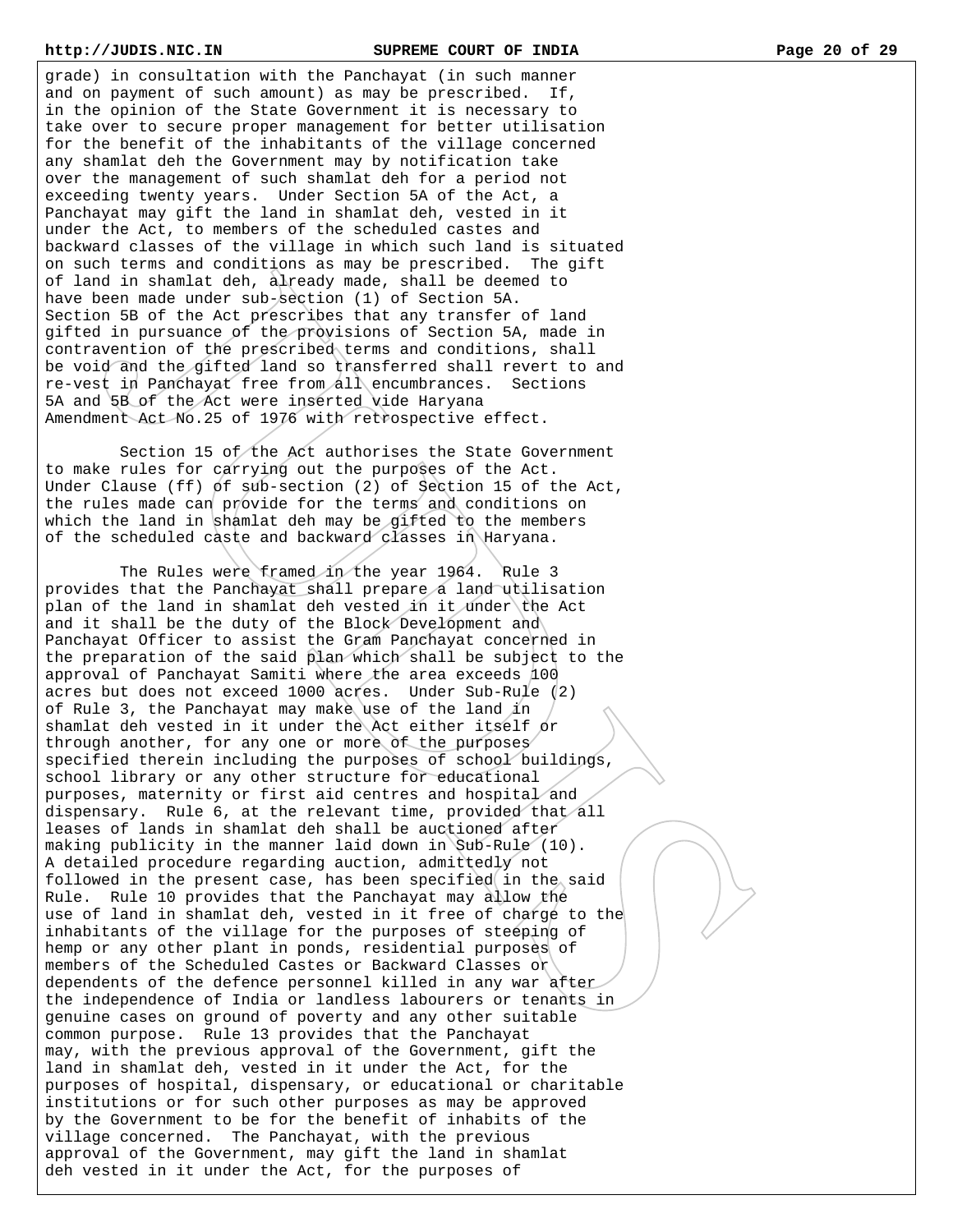construction of houses, laying out common places and providing other amenities under the Model Village Scheme approved by the government for the benefit of the inhabitants of the village. Rule 13A provides that the terms and conditions on which the land under Section 5A may be gifted shall be as under:

"(a) The donee shall not sell, mortgage or dispose of the land in any other manner, whatsoever before the expiry of a period of twenty year from the date of the gift;

 Provided that doner may mortgage the land with any scheduled bank or Housing Board or the government for the purpose of raising loan for the construction of the house;

(b)  $\int$  the donee shall construct a house on the land within a period of  $f$  wo years from the date of the gift;

(c) the donee shall use the land for residential purposes and for no other purposes, and

(d) In case of death of donee, his legal heirs shall be bound by the condition therein contained."

 It is true that under Sub-Rule (2) of Rule 3 the Panchayat can use the land in shamlat deh, vested in it under the Act, either itself or through another, for any or more of the purposes specified therein, but it is equally true that the authority under the aforesaid rule can be exercised only after the utilisation plan of the land in shamlat deh has been prepared under Sub-Rule (1) of Rule 3. There is nothing on the record to show that any such utilisation plan was prepared warranting the action under Sub-Rule  $(2)$ . If the recourse was to be had to the aforesaid provisions, the utilisation of the land through an agency other than the Panchayat could be hade by leasing out the site and compliance of the conditions specified in Rule 6. No such action appears to have been taken in the instant case.

 Rule 13 authorises the Panchayat to make a gift for the purposes of hospital, dispensary or education or charitable institutions or for such other purposes as may be approved by the government to the benefits of the inhabitants of the village concerned. Such a gift can be made only with the previous approval of the Government. Rule 13 apparently appears to be beyond the scope of Rule making powers of the State Government inasmuch as the right of the  $\Diamond$ Panchayat to gift the land is circumscribed by the provisions of Sections 5A and 5B of the Act. Clause (ff) of sub-section, (2) of Section 15 authorises the State Government to frame Rules regarding the terms and conditions on which the land shamlat deh may be gifted to the members of the Scheduled Caste and Backward Classes. Section 15 does not authorise the State Government to make Rules with respect to the gift of the land to persons other than those contemplated under Section 5A and 5B of the Act. Any rule which is contrary to the provisions of the Act cannot be given effect to or made the basis of gifting the property, vesting in the Gram Panchayat. It cannot be disputed that the gifts proposed by the Panchayat, approved by the State Government and ultimately made by the Gram Panchayat are in violation of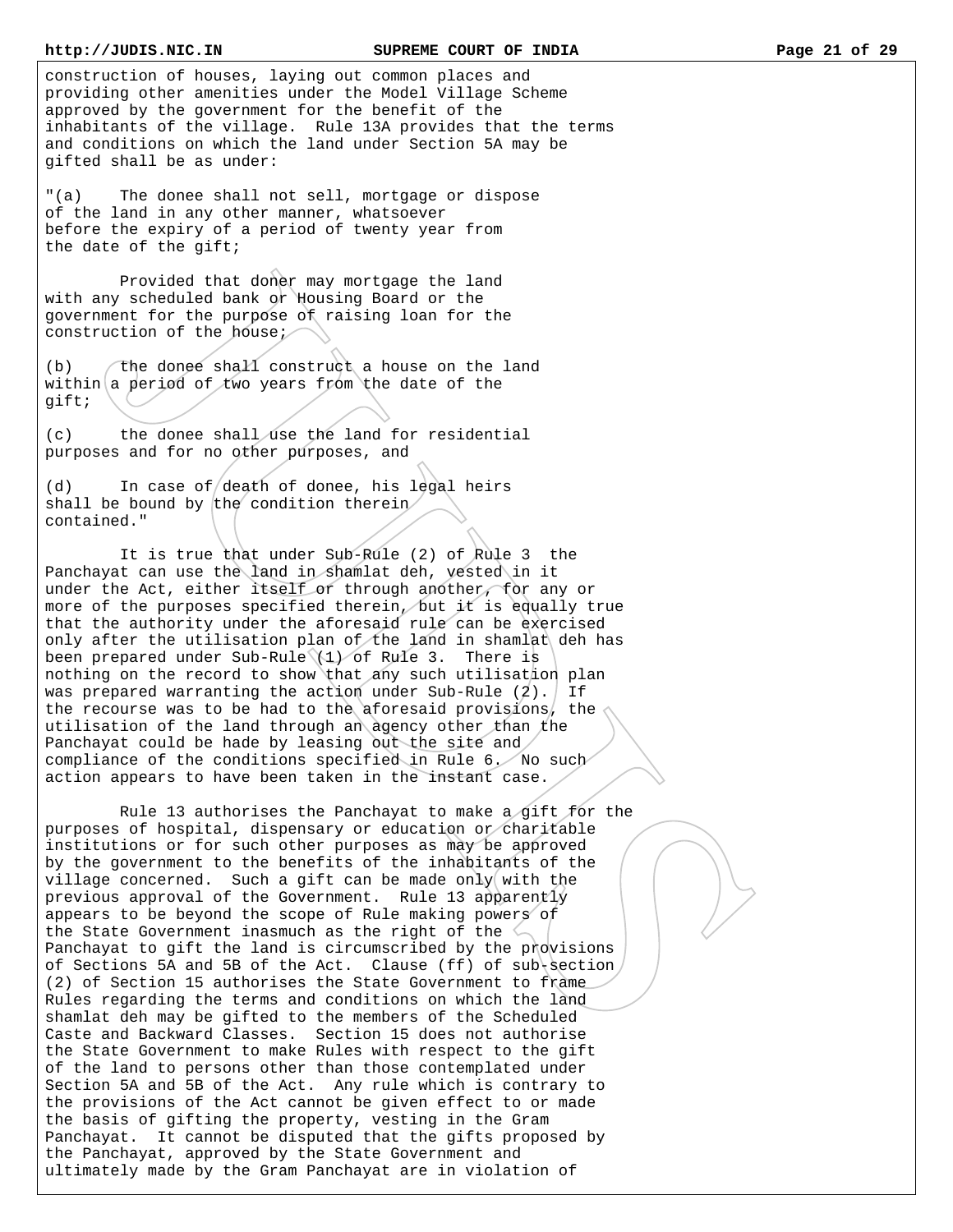provisions of Section 5A and 5B of the Act read with Rule 13A of the Rules. As the gifts have been made in favour of persons other than those specified in the mandatory provisions of Sections 5A and 5B, the same are void-abinitio. Making of the gift apparently appears to be abuse of the powers vesting in the Panchayat. The State Government appears to have taken a very casual approach in the matter and granted the approval for reasons best known only to it. Non application of the mind of the State government is writ large in the case. The manner in which the Gram Panchayat and the State Government have dealt with the matter shows that they were overshadowed by the towering political personality of Sh.Chander Shekhar, Chairman of Respondent No.7. His giant stature, hovering over the office bearers of the Gram Panchayat and officials of the State Government appears to have factually immobilised them in the discharge of their duties which resulted in their scummbing to heavy weight of the influential respondent.

There is no denial of the fact that the Rules under the Act were framed in the year 1964 and Sections 5A and 5B were inserted vide Punjab Act No.25 of 1976. Prior to the incorporation of the aforesaid sections, the respondent-State had a right to gift/land out of the shamlat deh for purposes as specified in Rule 13 but after the amendment of the Act, Rule 13 became redundant and could not be invoked as its exercise would be against the provisions of the Act, authorising the making of gifts only in favour of the persons specified in the aforesaid two sections.

 Assuming that the Government had the right to grant the approval for making the gift under Rule 13, the same was required to be strictly followed and adhered to for the purposes as specified under the said Rule. It appears that the State Government, while exercising the power under Rule 13, had in mind the purposes specified in Sub-rule  $(2)$ of Rule 13 of the Rules which provided for user of the land by the Panchayat or through another for the purposes of school building, school library or any other structure for educational purpose, maternity or first-aid-centres, hospital or dispensary. The Government Order dated 22.3.1984 accorded the approval for the gift of shamlat land by Gram Panchayat, Bhondsi measuring 270 kanals 6 marlas out of Khasra numbers of the land specified in the order for setting up a welfare institution as resolved by the Gram Panchayat Bhondsi. The approval to gift the shamlat land was, however, subject to the following conditions:

"1. Bharat Yatra Trust will construct a Civil Dispensary Building consisting of 3 rooms with verandah.

2. Non technical hands will be appointed from the village residents.

3. One representative from the village will be taken on Trust Body.

4. The land to be donated will not be sold or transferred any other body.

5. The land will be used for the purpose mentioned in the construction otherwise the Panchayat will take possession back.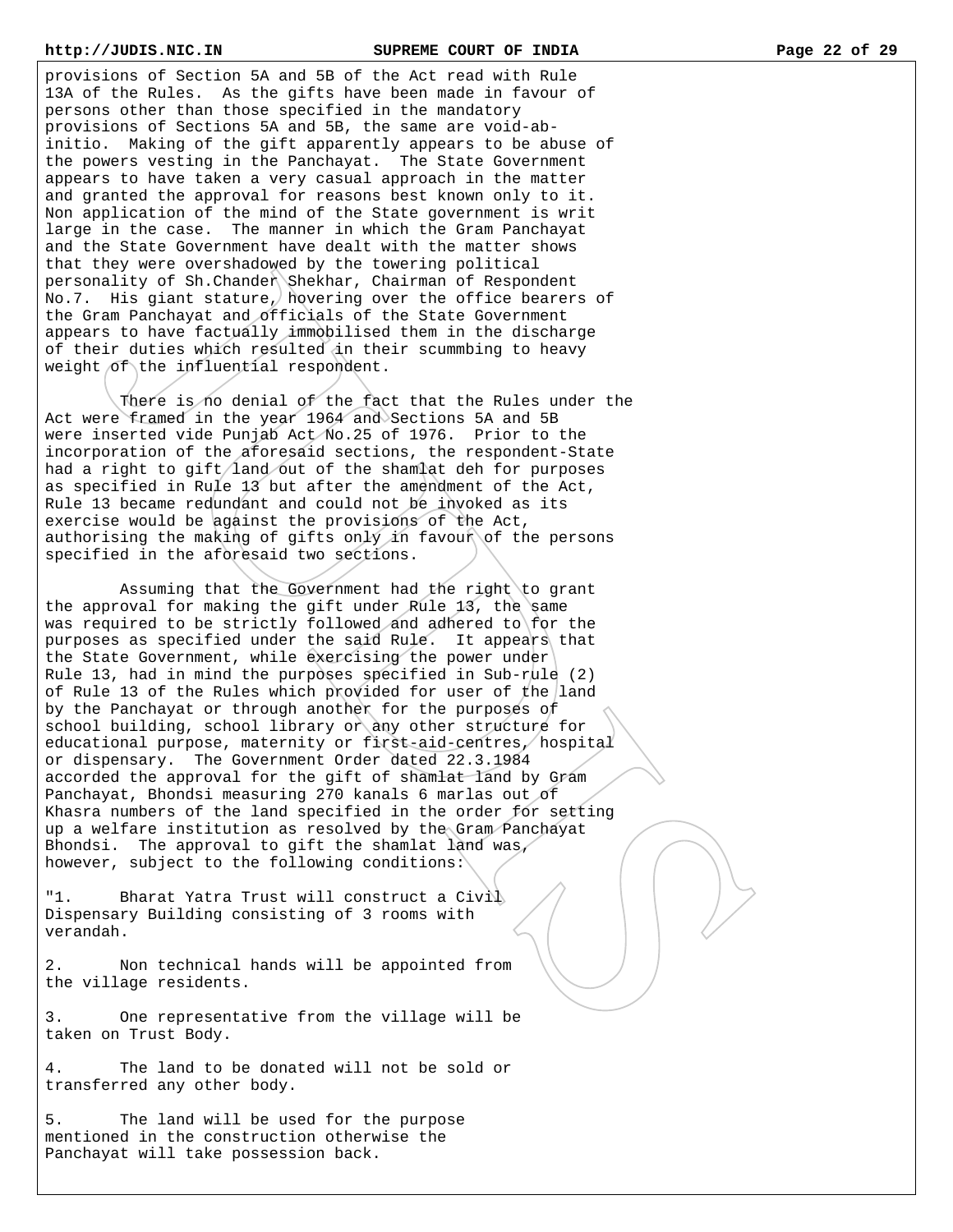6. The land will be got released from the Forest Deptt., through proper channel."

Similarly, the approval for gift of shamlat land measuring 150 kanals 19 marlas out of khasra numbers specified in the order was accorded for the setting up of a college and polytechnic as resolved by the Gram Panchayat subject to the same conditions. The making of the gift depended upon the compliance of the conditions, specified in the aforesaid two Government orders. Concededly the condition No.6 for getting the land released from the Forest Department through proper channel was never complied with before the execution and registration of Gift Deeds. It is conceded before us that the land, the subject matter of the gift has not, however been got released from the forest Department as per conditions of the order approving the gifting of the shamlat land in favour of respondent No.7. Without release of the land from the Forest Department, the Gram Panchayat had no authority, power or jurisdiction to execute the gift deeds in favour of any person including respondent No.7. Any gift made in violation of the mandate of law and the conditions of approval has to be deemed to be nonexistent in the eye/of law not affecting the rights of the original owners of  $th$ e land, i.e., Gram Panchayat and its inhabitants. Learned counsel, appearing for the respondents, could not satisfy us regarding the legality and validity of the gift deeds without compliance of Condition No.6 of the order of the Government granting approval for making the gift. The Gram Panchayat has dealt with property of its inhabitants in a reckless manner with the object of depriving the people of the area, the user of the land under the Act and the Rules made thereunder. The land which was intended to be used for scheduled castes and backward classes, admittedly, the oppressed section of the society apparently appears to have been usurped by respondent No.7 under the shadow of the politically influential personality and stature of its Chairman.

 Mr.Kapil Sibal, learned Senior Counsel, appearing for respondent No.7, has vehemently argued that under the resolutions passed and the gift deeds executed, no obligation was cast upon the respondent No.7 to construct a civil dispensary building or the college and polytechnic on the land gifted by the Gram Panchayat, Bhondsi. Such a submission has to be noticed only for being rejected inasmuch as the order of the State Government specifically provided that the shamlat land of the Gram Panchayat was approved to be gifted for setting up of a welfare institution in the form of a civil dispensary as also college and polytechnic on the land gifted. The gifting of the land even under Rule 13 of the Rules is, admittedly, subject to the approval of the State Government. When the State Government specifically provided in its order of approval that the lands shall be utilised for the purposes mentioned therein, the Gram Panchayat had no right to make the gift of the land to respondent No.7 for any other purpose. Prescribing conditions in the gift deed, contrary to the order of approval, renders the gift deed void not affecting the rights of the inhabitants of the Gram Panchayat. Rule 13 itself mandates that the Government may grant approval for gifting the shamlat land vesting in the Panchayat for the purpose of "hospital, dispensary or educational or charitable institutions or for such purpose as may be approved by the Government to be for the benefit of the inhabitants of village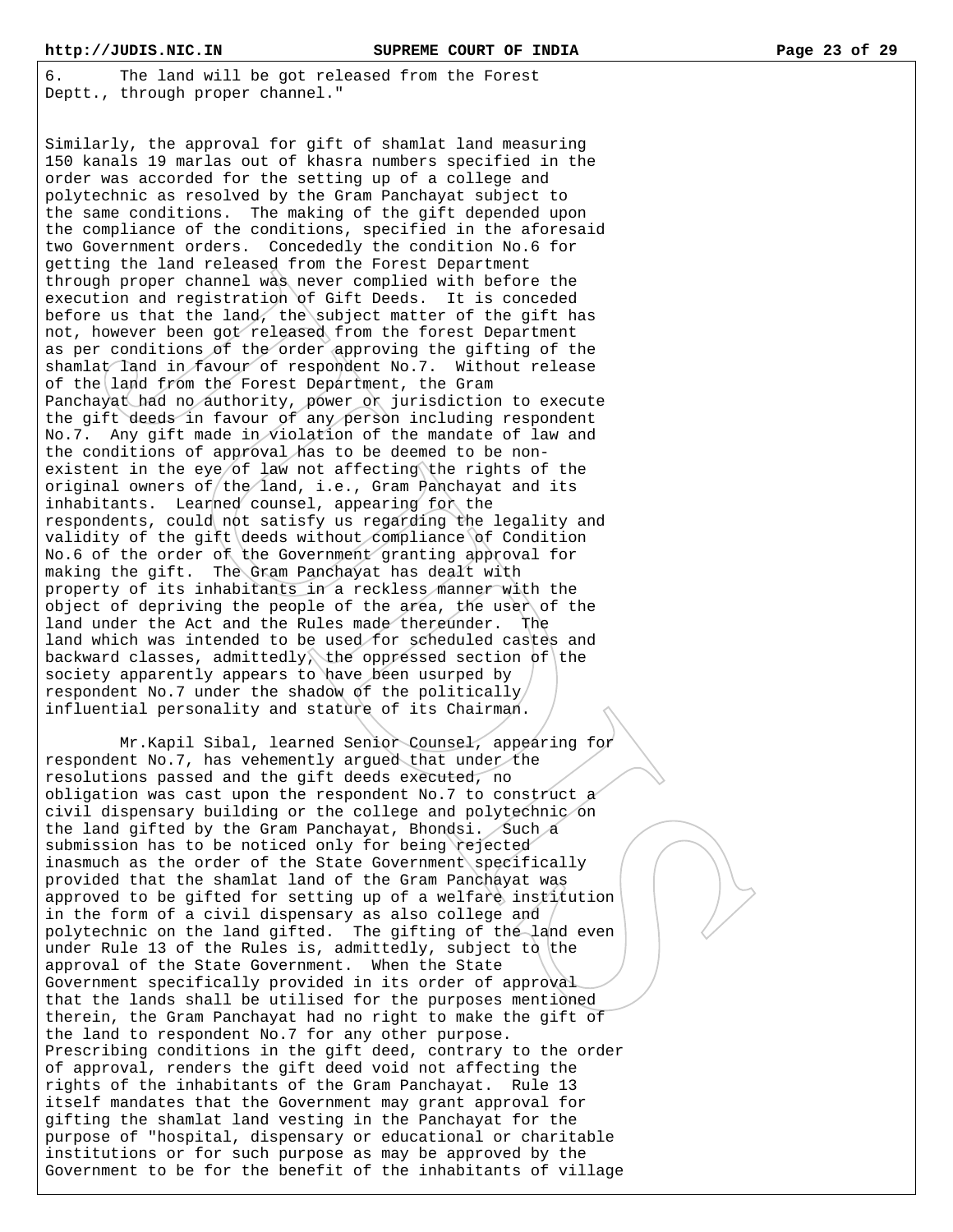concerned". Despite adopting a casual approach, the State Government had specified one of the purposes mentioned in Sub-Rule (1) of Rule 13 for making the gift of the Gram Panchayat which was violated by the Gram Panchayat while executing the deed of gift in favour of respondent No.7.

 It has been pointed out on behalf of respondent No.7 that as a dispensary has been constructed in the village though not in the land, the condition of the Government order stood complied with. We do not agree with such a submission. If the construction of the dispensary in the land gifted to the respondent No.7 was felt to be inconvenient for the inhabitants of the village, as argued before us, the Gram Panchayat and the respondent-Trust were under a legal obligation to approach the State Government afresh for modification of its order. Construction of three rooms dispensary by the Trust which is admittedly now managed and manned by the Government cannot be termed to be the compliance of condition No.1 of the Government order. The Gram Panchayat had no power, right or jurisdiction to transfer land measurign 271 kanals 6 marlas by way of gift in lieu of getting constructed three room dispensary in the village. The Gram Panchayat is not a commercial institution and has no right to deal with the property of the people in the manner they have done, apparently for appeasing respondent No.7.

 Regarding compliance of condition No.1 with respect to land measuring 151 kanals 19 marlas it has been contended that by establishing "Stree Niketan" the respondent No.7 has complied with the aforesaid condition. We again do not accept such a plea. College and polytechnic cannot be equated with the Stree Niketan allegedly established by respondent No.7 which is admittedly not recognised by any Government or affiliated to any University. The Committee appointed in terms of this Court's order, in its report, has found, on facts, that the land is not being used for either a college or polytechnic. It is true that for violation of the aforesaid condition no action be taken for declaring the gift deed void but the non user of the land either for a college or for a polytechnic and insistence of the Stree Niketan being the substitute of it clearly and unambiguously shows that respondent No.7 had never intended to use the said land for the purpose for which it was granted. Such a resolve of respondent No.7 makes the transfer of land by way of gift in its favour highly suspicious and in the context of circumstances illegal and void.

 In the revenue records, i.e. Jamabandi of 1990-91, the land, the subject matter of the gift deed is shown to be under the occupation of Forest Department. Learned counsel for the respondent No.7 has produced before us Jamabandi pertaining to the aforesaid land of the year 1980- 81, which shows that the aforesaid land was in occupation of the Gram Panchayat itself. Admittedly, the Gram Panchayat passed its first resolution on 22.10.1983 and second resolution on 8.12.1989. No revenue records have been produced before us to show that the Gram Panchayat was in possession of the land at the time when action for making the gift of the land in favour of the respondent No.7 was initiated and completed. We have reasons to believe that the land was under the occupation of the Forest Department because while granting its approval, the State Government has specifically mentioned in Condition No.6 of its order that the land shall be got released from the Forest Department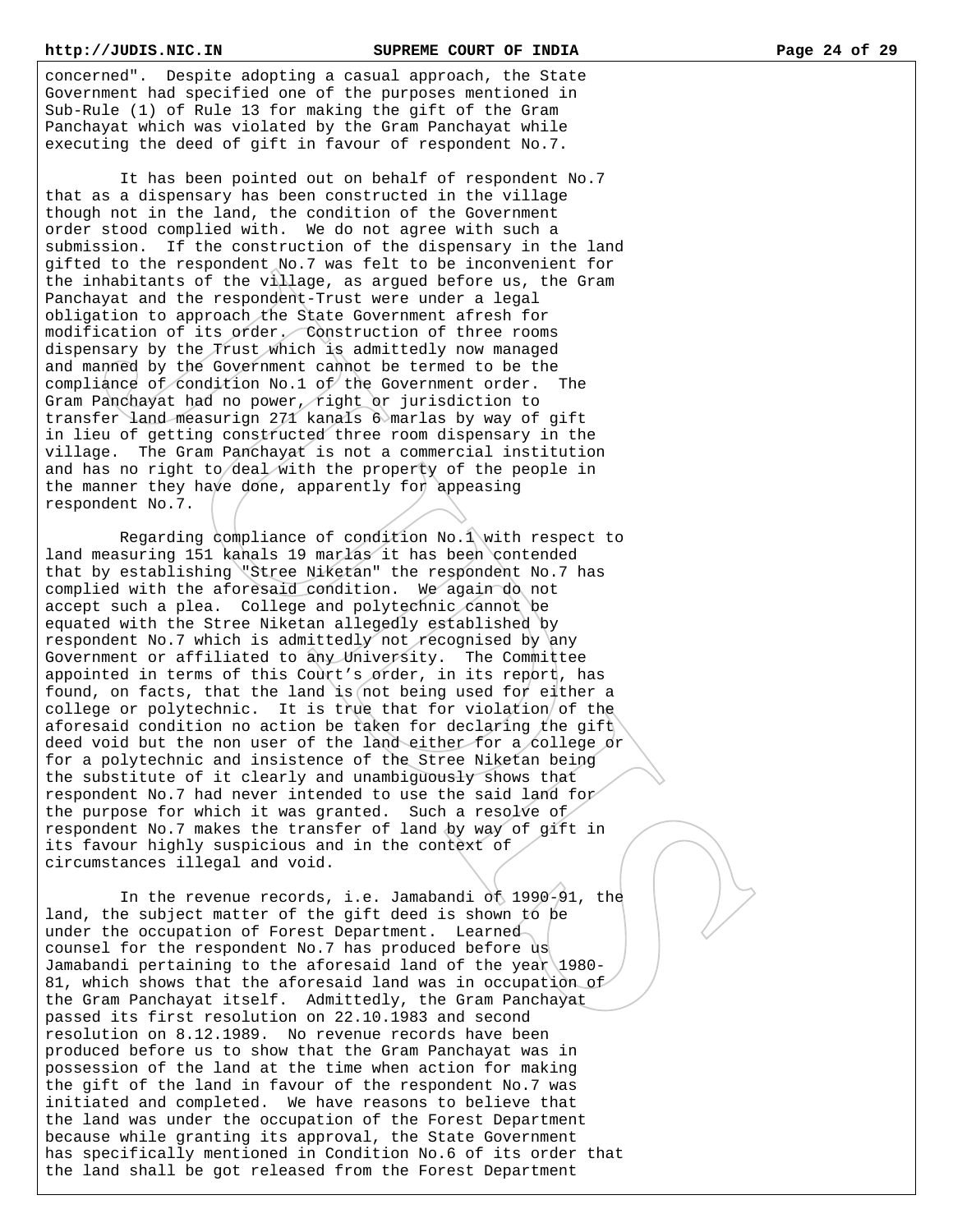through proper channel. If the land was not in occupation of the Forest Department, there was no occasion for the State Government to mention the aforesaid condition in its order.

 Once the land was found to have been used for the purposes of forest, the provisions of the Indian Forest Act and the Forest Conservation Act would be attracted, putting restrictions on de-reservation of the forest or use of the land for non forest purposes. The Forest Conservation Act, 1980 has been enacted with the object of preventing deforestation. The provisions of the aforesaid Act are applicable to all forests. It is true that "forest" has not been defined under the Act but this Court in T.N. Godavarman Thirumulkpad vs. Union of India & Ors. [1997 (2) SCC 267] has held that the word "forest" must be understood according to its dictionary meaning. It would cover all statutorily recognised forest whether designated as reserved, protected or otherwise for the purposes of Section 2(i) of the Forest Conservation Act. The term "forest land" occurring in Section 2 will include not only the forest as understood in the dictionary sense but also any area regarded as forest in the government record irrespective of the ownership. The provisions of the Forest Conservation Act are applicable to all forests so understood irrespective of the ownership or classification thereof. This Court has issued certain directions and guidelines for the preservation of forest and its produce in T.N. Godavaraman's case which are not shown to have been implemented by the respondent-State.

 Section 2 of the Forest Conservation Act mandates that no State Government or authority shall make an order directing that any forest land or any portion thereof shall cease to be reserved or any forest land or any portion thereof may be used for non forest purposes or forest land or any portion thereof may be assigned by way of lease or otherwise to any private person or to an authority, corporation, agency or any other organisation owned and controlled by the Government or any such land or portion thereof be cleared of trees which have grown therein without the prior approval of the Central Government. The gifting of land, in the instant case, cannot, in any way, be termed to be for a forest purpose. Learned counsel appearing for the State of Haryana showed us a Government order which had declared the area, covered by gift deeds, as forest prohibiting the cutting of the trees, declared as forest though for a limited period of 25 years. It is submitted that as the period of 25 years was not extended, the land, earlier declared as forest, had ceased to be a forest land. Such a plea is contradictory in terms. The State of Haryana is proved to be conscious of the fact that the land, intended to be gifted, was either the forest land or property of the Forest Department regarding which the Condition No.6 was imposed in its order granting the approval for gifting the land by the Gram Panchayat to the Trust. It is too late now in the day for the respondent-State to urge that as notification declaring the land as forest was not extended after initial period of 25 years, the same be deemed to not to be a forest land or land used for the purpose of the forest. In the affidavit filed on behalf of the respondents it is specifically stated:

"It is submitted that the State Government had only given approval to the Gram Panchayat for gifting the land. However, while permitting the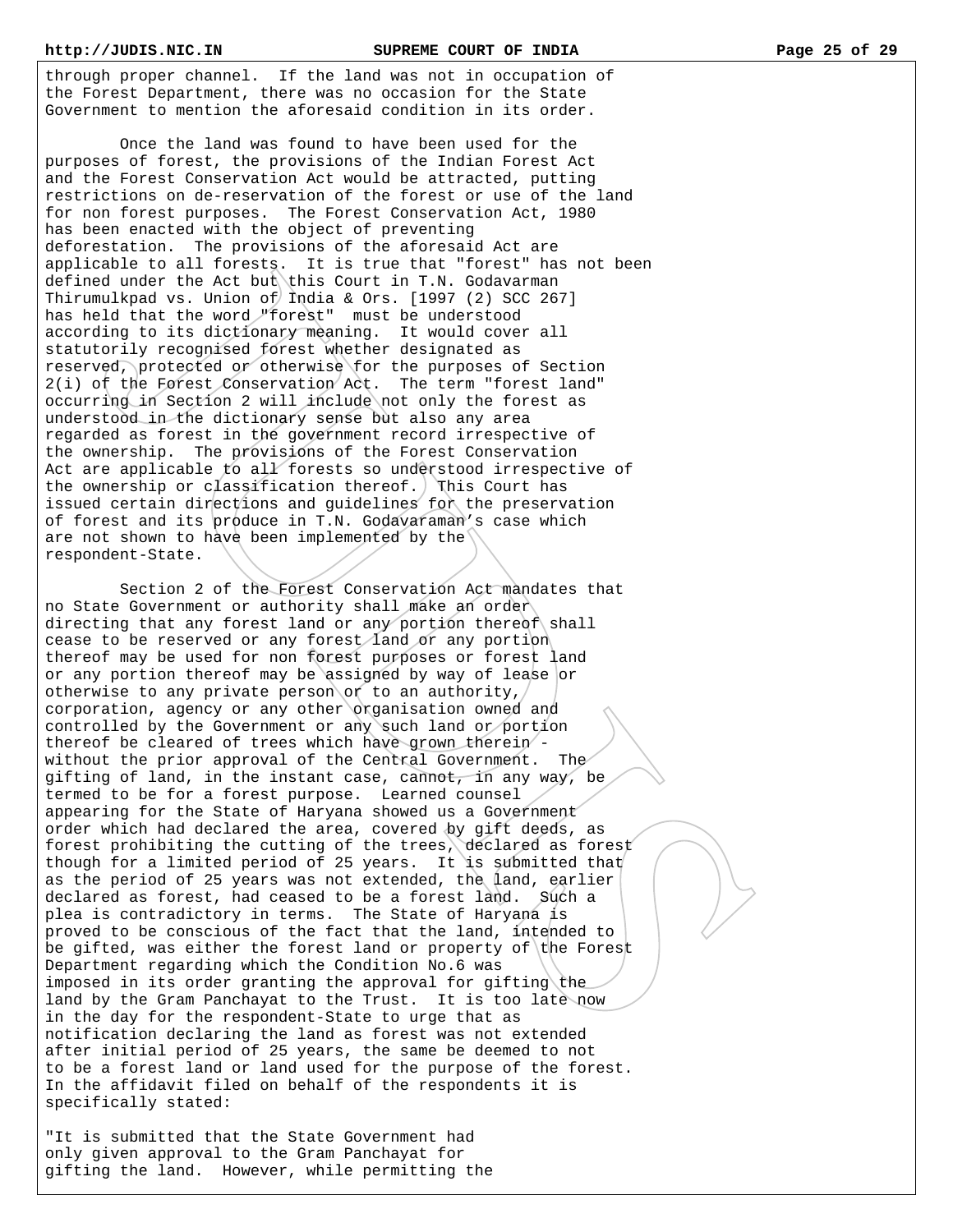Gram Panchayat to gift the land by way of abundant precaution, the State Government had imposed the condition to the effect that the land in question be got released from the Forests Department in accordance with law. The permission given by State Government did not mean at all that the donee or the doner was authorised in any way to divert the user of land in question."

The contradictory pleas taken and stands adopted by the respondent-State strengthens the argument of the petitioner that the transaction of making the gifts in favour of the respondent No.7 is actuated by considerations other than those specified under the Act and the Rules made thereunder.

 Learned counsel, appearing for the respondent No.7, has submitted that as the land is being utilised for the purposes of the Trust and Shri Chander Shekhar is not taking any advantage from the said land, the action initiated by way of public interest litigation is not sustainable. There is no doubt that the land has not been utilised by the respondent No.7 for any commercial purpose but it is equally true that the land is being utilised for purposes other than those contemplated under the Act and the Rules made thereunder for which the gift was approved to be made by the Gram Panchayat in favour of respondent No.7. We are not impressed with the argument of the respondent No.7 that the gifted land was acquired for the purposes of welfare of the people and the upliftment of the inhabitants of the Gram Panchayat. The land appears to be utilised for the personal leisure and pleasure of some individuals including the Chairman of respondent No. 7 which cannot be termed to be used for the upliftment of the poor and the oppressed as claimed. It cannot be disputed that in this country/the position of rural poor is worst. According to an assessment about  $2/3$ rd of the rural population which consists of farm workers, small and marginal farmers, poor artisans and the unemployed agricultural labourer are possessed of 15 to 20% of the total available land. The number of owners of land with less than 0.2 hectares is about 29 million. When millions of landless agriculturists are struggling to get some land for feeding their families and protecting their lives, the respondent No.7 has maneuvered to usurp about 600 acres of land, apparently for not any public purpose. It is unimaginable that for the construction of three rooms dispensary, the respondent No.7 would require and the Gram Panchayath as also the State of Haryana would oblige by conferring State largesse of about 271 kanals of land. The shocking facts of the case further disclose that even this three room dispensary has not been built on the land in controversy. For a reasonable person, as the respondent No.7 is presumed to be, the aforesaid land should have been returned to the Gram Panchayat after public controversy had risen culminating in the filing of the present writ petition in public interest. This Court cannot remain a silent spectator where people's property is being usurped for the personal leisure and pleasure of some individuals under the selfcreated legal, protective umbrella and the name of a Trust. A politician of the stature of Shri Chander Shekhar cannot claim to minimise the sufferings of the people by constituting the Trust and utilising the lands taken by it allegedly for the upliftment of the poor and the oppressed.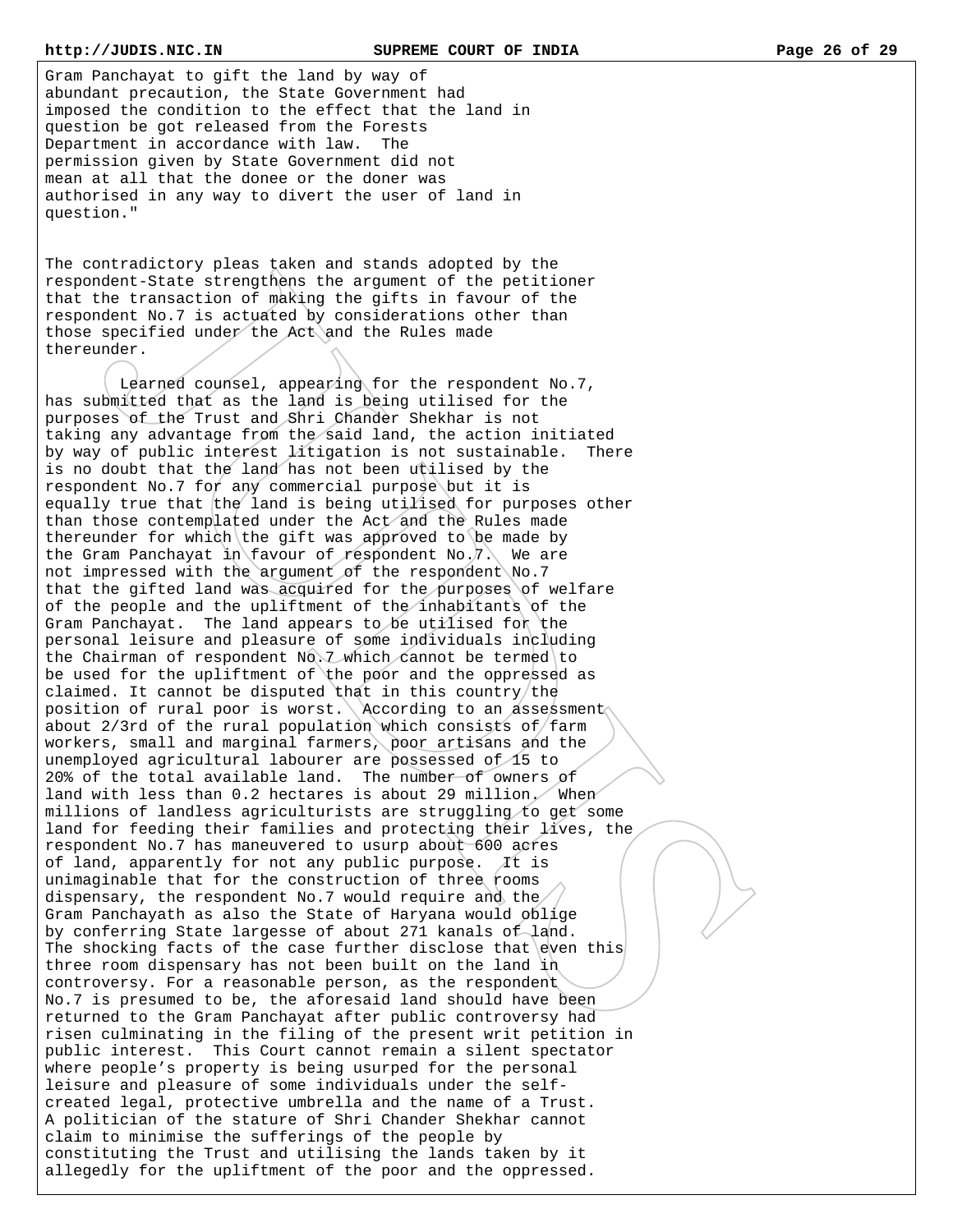The purpose of the respondent-Trust may be laudable but under the cloak of those purposes the property of the people cannot be permitted to be utilised for the aforesaid objectives, particularly when the law mandates the utilisation of the transferred property in a specified manner and for the benefit of the inhabits of the area, the poor and oppressed and the scheduled castes and backward classes. We are not impressed with any of the pleas raised on behalf of the respondent No.7 that the land was acquired bonafide for the proclaimed object of upliftment of the people of this country in general and of the area in particular. We fail to understand as to how the country can be uplifted by personal adventures of constituting trusts and acquiring hundreds of acres of lands for the purposes of that Trust. It is nothing except seeking personal glorification of the persons concerned.

It may not be termed as co-incidence that the respondent No.7 is shown to be in possession of 500 acres of land without any approval, order or deed or found in possession of land belonging to BSF for a number of years. Failure on the part of the respondents to deliver the possession of about 17 acres of land, admittedly, not transferred to it or possessed by it under a valid order or authority has added weight to the allegations of the petitioner that the action of the respondent No.7 was illegal and not bonafide. We are fully satisfied that the resolutions of the Gram Panchayat resolving to transfer the land measuring 271 kanals 6 marlas and 151 kanals 19 marlas, the approval granted by the respondent-State for making the gift by the Gram Panchayat in favour of the respondent No.7 and the ultimate gift deeds executed in favour of the respondent No.7 are not referable to any authority of law and apparently being contrary to the mandatory provisions of the Act and the Rules are void-ab-initio, not affecting the rights of the inhabitants of Gram Panchayat, Bhondsi. The respondent No.7 has no justification to retain any piece of the controversial land in its possession and is liable to deliver its possession to the Gram Panchayat. In view of our findigns, we set aside and quash the Resolution dated 22.10.1983 and 18.12.1989 of the Gram Panchayat, orders dated 3.3.1984 and 6.6.1990 of the State Government and the gift deeds executed by Gram Panchayat in favour of respondent-Trust and direct the delivery of possession of the land to the Gram Panchayat in the manner specified in this judgment.

It has been stated at the Bar after the execution of the gift deeds the respondent No.7 has raised construction and spent huge sums of money which may be taken into account for not divesting him of the possession of the land in dispute in general and the land where those structures have been raised in particular. We are not impressed by this argument also. We feel that the interests of justice would be met by directing the payment of the amounts spent by respondent No.7 in the construction of the structures, though the respondent No.7 cannot claim any advantage for usurping the said land. The appropriate authorities would taken into account the cost of construction as reflected in the account books of the respondent No.7 and pay the same to it. The construction raised and the land around it can be utilised for the benefit of Gram Panchayat. The respondent No.7 is, however, at liberty to remove the movable properties including the cattle from the area within a period of two months from the date of this order.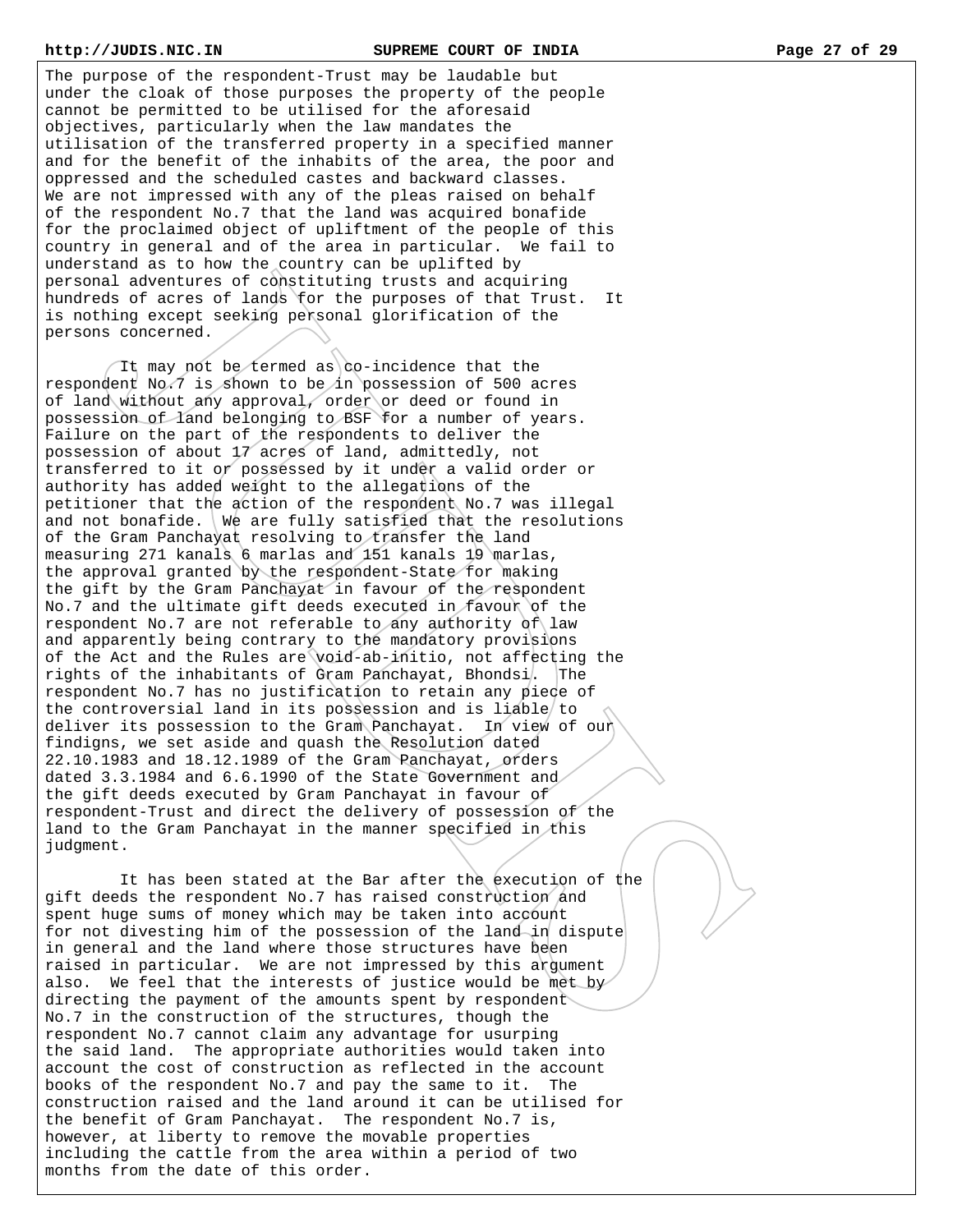Under the circumstances this writ petition is allowed by making the Rule absolute with the issuance of following directions:

i) Consequent upon quashing of Gram Panchayat Resolutions dated 22.10.1983 and 18.10.1997, the Government Orders dated 3.3.84 and 6.6.90 and the gift deeds executed by Gram Panchayat in favour of the respondent-Trust, the possession of the land, the subject matter of this litigation shall be handed over by the respondent No.7, its Chairman, Directors, employees, representatives and agents, initially to the State Government who shall thereafter deliver it to the Gram Panchayat with specific directions for utilisation of the land in the manner prescribed.

ii) The respondent-State shall constitute a committee within  $15$  days comprising of the Chief Secretary, The Deputy Commissioner, Gurgaon, the concerned Block Development and Panchayat Officer, the representative of the Ministry of Environment, Government of India, a representative of the Ministry of Home Affairs(Central Government) and the President of the District Bar Association, Gurgaon and the Sarpanch of Panchayat, Bhondsi, to take possession of the land within two months from the date of its constitution and submit its compliance report in this Court by 30th July,  $2002$ .

iii) The Committee appointed in terms of direction No.(ii) shall formulate a scheme for the utilisation of the aforesaid land when its possession is taken from the respondent No. 7. Such scheme shall initially be implemented by the State Government and when its possession is delivered to the Gram Panchayat the aforesaid scheme shall be placed before the Gram panchayat for its approval. The Gram Panchayat at that time may take appropriate actions for giving effect to the scheme in the manner proposed by the committee or with such modifications as may be deemed proper in the interests of the Panchayat and for the purposes enumerated under the Act and the Rules.

iv) The respondent-State shall appoint another committee comprising of its Finance Secretary, Chief Engineer of the PWD, a representative of the Accountant General and the Sarpanch of the Gram Panchayat to assess the costs of construction of the buildings constructed on the land. The cost shall be assessed on the basis of the account books of the respondent-trust within a period of two months from the date of the constitution of that Committee.

v) That the State Government shall make the payment to the respondent No.7 of the amount assessed as the value of the constructions raised within a further period of two months. After compliance of the formalities regarding taking possession and making the payment, the symbolic possession of the land shall be transferred to the Gram Panchayat for the purposes of its income and the land along with structures raised thereon shall be utilised for the purposes and in the manner specified in the policy to be formulated by the Committee appointed in terms of Direction No.(ii) hereinabove.